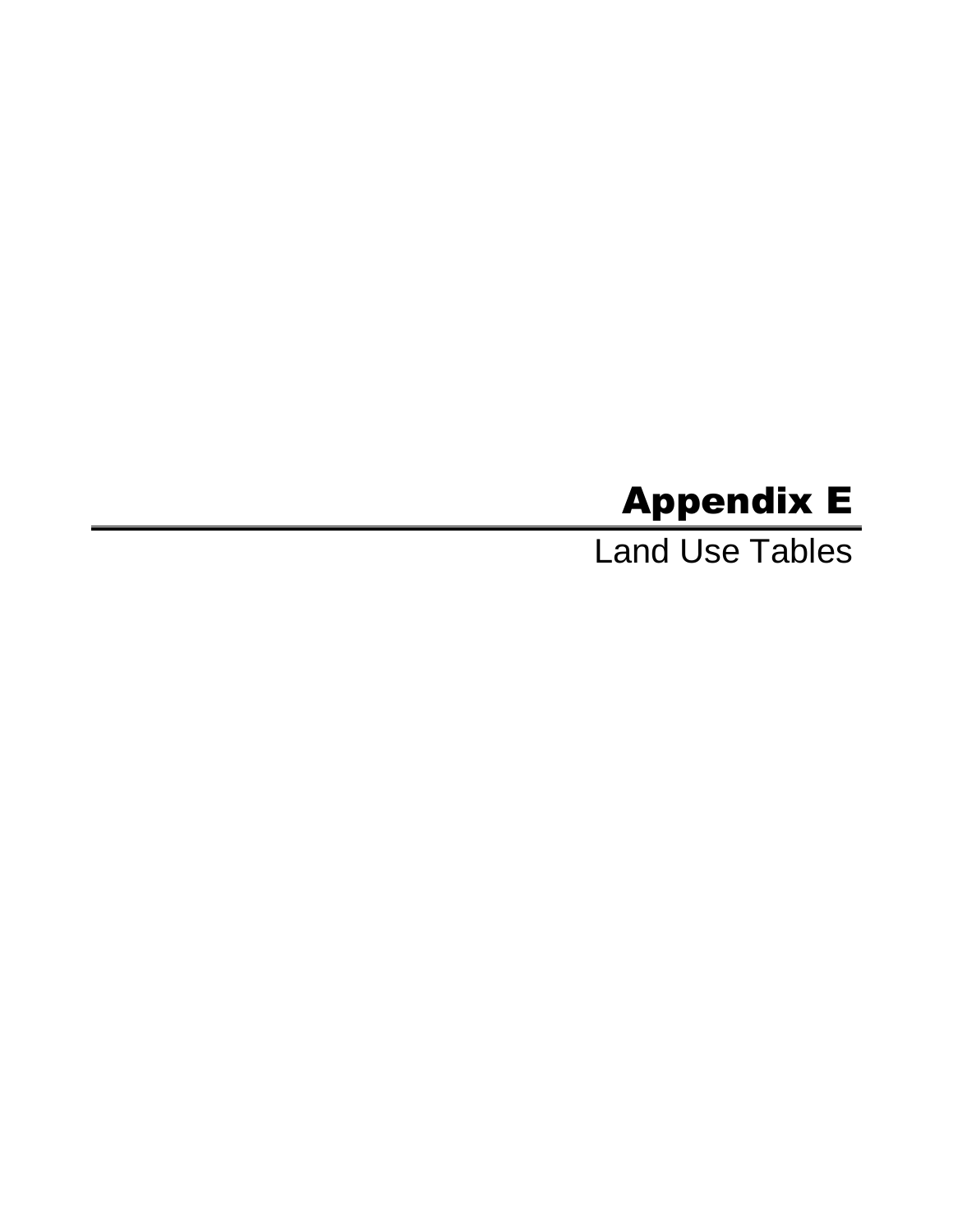# Appendix E Land Use Tables

| 2016-2040 RTP/SCS Goals                                                                                                                                                                                                                                                                                                                                                                                                                                                                                                                                                                     | 2020-2045 RTP/SCS Goals                                                                                                                                                                                                                                                                                                                                                                                                                                                                                                                                                                                                                                  | <b>Would the Project Conflict?</b>                                                                                                                                                                                                                                                                                                                                                                                                                                                                                                                                                                                                                                                                                                                                                                                                                                                                                                                                                                                                                                                                                                                       |
|---------------------------------------------------------------------------------------------------------------------------------------------------------------------------------------------------------------------------------------------------------------------------------------------------------------------------------------------------------------------------------------------------------------------------------------------------------------------------------------------------------------------------------------------------------------------------------------------|----------------------------------------------------------------------------------------------------------------------------------------------------------------------------------------------------------------------------------------------------------------------------------------------------------------------------------------------------------------------------------------------------------------------------------------------------------------------------------------------------------------------------------------------------------------------------------------------------------------------------------------------------------|----------------------------------------------------------------------------------------------------------------------------------------------------------------------------------------------------------------------------------------------------------------------------------------------------------------------------------------------------------------------------------------------------------------------------------------------------------------------------------------------------------------------------------------------------------------------------------------------------------------------------------------------------------------------------------------------------------------------------------------------------------------------------------------------------------------------------------------------------------------------------------------------------------------------------------------------------------------------------------------------------------------------------------------------------------------------------------------------------------------------------------------------------------|
| Maximize mobility<br>Goal 2:<br>and accessibility for all people<br>and goods in the region.<br>Goal 4: Preserve and Ensure<br>sustainable<br>regional<br>а<br>transportation system.<br>Goal 5:<br>Maximize<br>the<br>productivity<br>of<br>our<br>transportation system.<br>6:<br>Goal<br>Protect<br>the<br>environment and health of our<br>residents by improving<br>air<br>quality<br>and<br>encouraging<br>active<br>transportation<br>(e.g.<br>bicycling and walking).<br>Goal 8: Encourage land use<br>and growth patterns that<br>facilitate transit and active<br>transportation. | Goal 2:<br>Improve mobility,<br>accessibility, reliability,<br>and<br>travel safety for people and<br>goods.<br>Goal 4: Increase person and<br>goods movement and travel<br>choices<br>within<br>the<br>transportation system.<br>Goal 5: Reduce greenhouse<br>gas emissions and improve air<br>quality.<br>Goal 6: Support healthy and<br>equitable communities<br>Goal 8:<br>Leverage<br>new<br>technologies<br>transportation<br>and data-driven solutions that<br>result in more efficient travel.<br>Goal<br>9:<br>Encourage<br>diverse<br>development<br>of<br>housing types in areas that<br>are supported by multiple<br>transportation options. | The Project would support<br>No Conflict.<br>and would not preclude the implementation<br>of these regional goals. The Project would<br>increase urban density on an already<br>developed urban infill site in a SCAG-<br>designated HQTA and in close proximity to<br>shopping, services and transit. The Project<br>would also be served by an established<br>network of roads and freeways that provide<br>local and regional access to the Project Site<br>(see the consistency analysis for the<br>General Plan Framework Element Objective<br>3.2 and Policy 3.2.3 in Table 2 below for<br>further discussion). Furthermore, the Project<br>would provide: (1) bicycle parking spaces<br>meeting LAMC requirements that would<br>serve to promote the use of bicycles and<br>encourage walking; (2) enhanced sidewalks<br>with new street trees and other streetscape<br>improvements along the Project Site's<br>Bellwood Avenue frontage; (3) electric<br>vehicle charging stations; (4) shuttle service<br>for the Project's senior residents; and (5) a<br>range of senior housing unit types to assist<br>in addressing the demand for senior |
|                                                                                                                                                                                                                                                                                                                                                                                                                                                                                                                                                                                             |                                                                                                                                                                                                                                                                                                                                                                                                                                                                                                                                                                                                                                                          | housing in the City.<br>In addition, as indicated in Section IV.B, Air<br>Quality, of this Draft EIR, the Project would<br>result in less-than-significant construction<br>and<br>operational<br>air<br>quality<br>impacts<br>associated with localized and regional air<br>quality emissions and less-than-significant<br>toxic air contaminants (TAC) impacts<br>associated with on-site construction and<br>operational activities.<br>As discussed in Section IV.D, Greenhouse<br>Gas Emissions, of this Draft EIR, the<br>Project would not conflict with relevant<br>plans, policies, and regulations adopted for<br>the purpose of reducing the emissions of                                                                                                                                                                                                                                                                                                                                                                                                                                                                                      |

**Table 1 Applicable Goals of SCAG's RTP/SCS**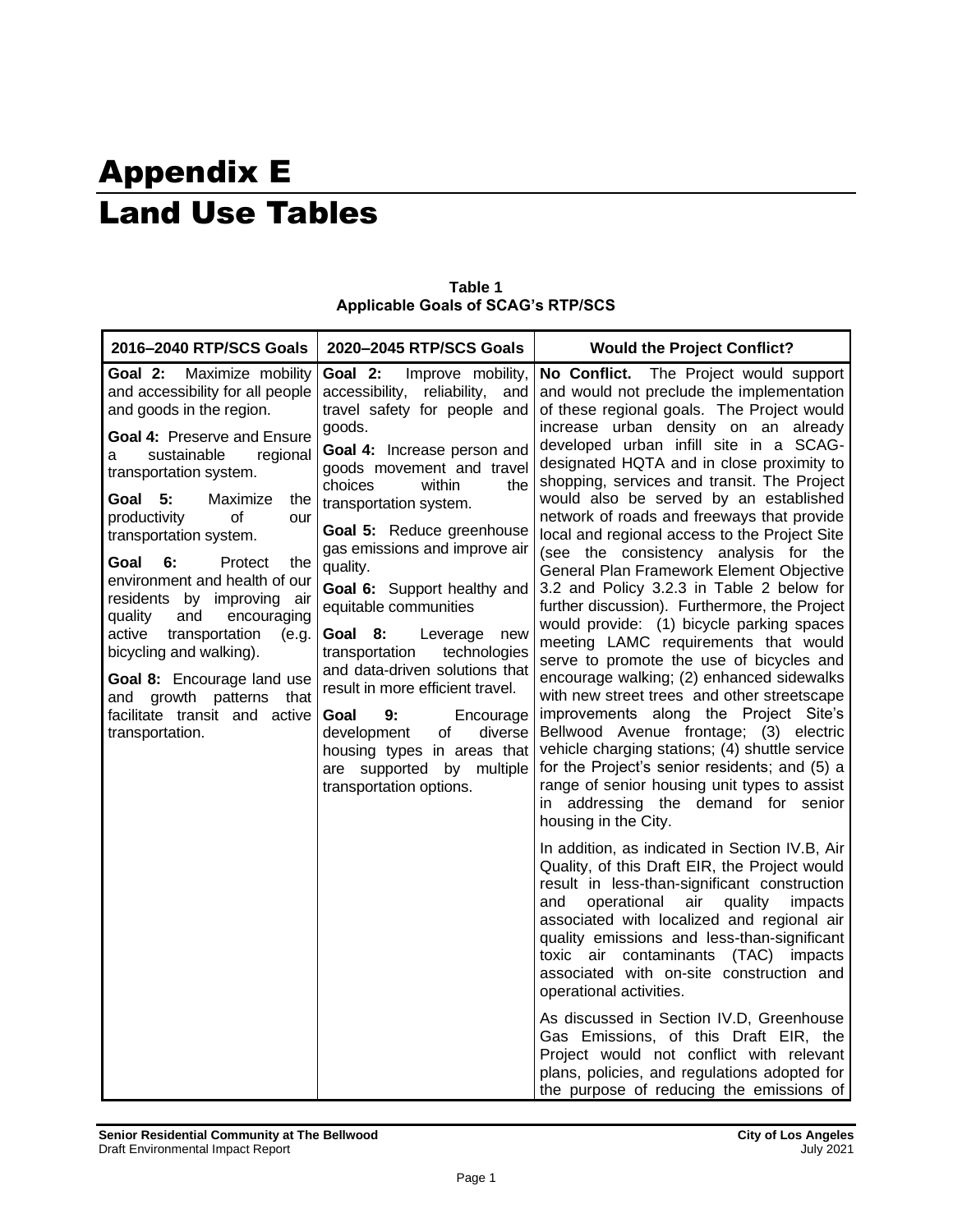| 2016-2040 RTP/SCS Goals                                                                                       | 2020-2045 RTP/SCS Goals | <b>Would the Project Conflict?</b>                                                                                                                                                                                                                                                                                                                                                                                                                                           |
|---------------------------------------------------------------------------------------------------------------|-------------------------|------------------------------------------------------------------------------------------------------------------------------------------------------------------------------------------------------------------------------------------------------------------------------------------------------------------------------------------------------------------------------------------------------------------------------------------------------------------------------|
|                                                                                                               |                         | GHGs and impacts related to regulatory and<br>plan consistency would be less than<br>Furthermore, because the<br>significant.<br>Project is consistent with and does not<br>conflict with these plans, policies, and<br>regulations, the<br>Project's<br>incremental<br>increase in GHG emissions would not result<br>in a significant impact on the environment.<br>Therefore, Project-specific impacts with<br>regard to climate change would be less than<br>significant. |
|                                                                                                               |                         | Lastly, as indicated in Section IV.I,<br>Transportation, the Project would reduce<br>vehicle trips and would locate new housing<br>and jobs in proximity to transit, reducing<br>VMT and resulting in less-than-significant<br>impacts on the transportation system.                                                                                                                                                                                                         |
|                                                                                                               |                         | Based on the above, the Project would not<br>conflict with the applicable RTP/SCS goals<br>maximizing<br>related<br>to<br>mobility<br>and<br>accessibility,<br>$\mathsf{a}$<br>sustainable<br>ensuring<br>transportation system, maximizing the<br>productivity of the transportation system,<br>protecting the environment and health of<br>residents, encouraging land use that<br>facilitates transit and active transportation,<br>and encouraging energy efficiency.    |
| <b>Goal 7:</b> Actively encourage<br>and create incentives for<br>energy<br>efficiency,<br>where<br>possible. |                         | No Conflict. The Project would actively<br>efficiency,<br>encourage<br>energy<br>where<br>possible. (see the consistent analysis for<br>Objective 2.3 and Policy 2.3.3 in Table 2 for<br>discussion). Hence, the Project would not<br>conflict with this goal.                                                                                                                                                                                                               |
| Source: Eyestone Environmental, 2021.                                                                         |                         |                                                                                                                                                                                                                                                                                                                                                                                                                                                                              |

#### **Table 1 (Continued) Applicable Goals of SCAG's RTP/SCS**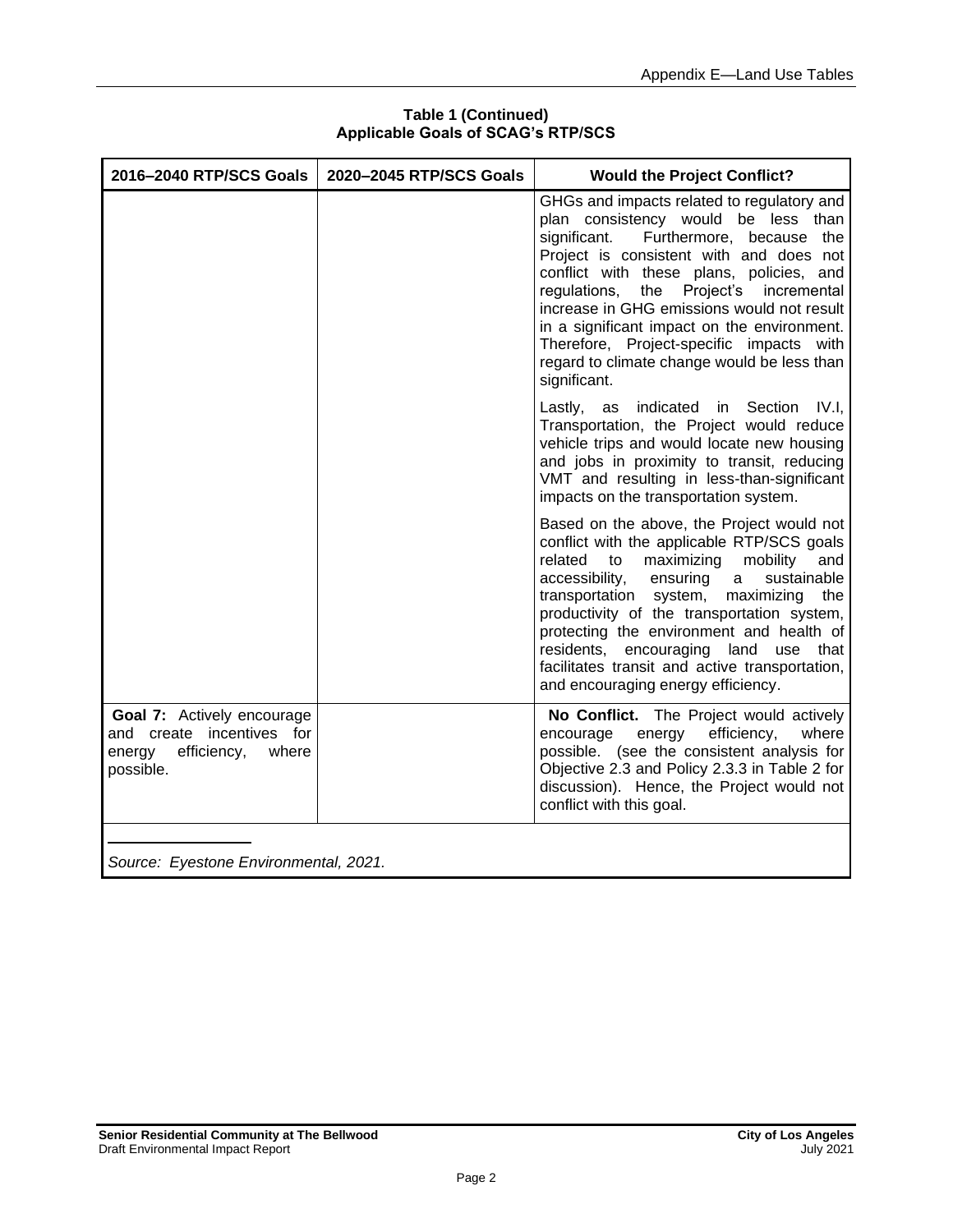**Table 2 Applicable Goals, Objectives, and Policies of the General Plan Framework Element**

| <b>Objective/Policy</b>                                                                                                                                                                                                                                                                                                     | <b>Would the Project Conflict?</b>                                                                                                                                                                                                                                                                                                                                                                                                                                                                                                                                                                                                                                                                                                                                                                                                                                                                                                                                                                                                                                                                                                                                                                                                                                                                                         |
|-----------------------------------------------------------------------------------------------------------------------------------------------------------------------------------------------------------------------------------------------------------------------------------------------------------------------------|----------------------------------------------------------------------------------------------------------------------------------------------------------------------------------------------------------------------------------------------------------------------------------------------------------------------------------------------------------------------------------------------------------------------------------------------------------------------------------------------------------------------------------------------------------------------------------------------------------------------------------------------------------------------------------------------------------------------------------------------------------------------------------------------------------------------------------------------------------------------------------------------------------------------------------------------------------------------------------------------------------------------------------------------------------------------------------------------------------------------------------------------------------------------------------------------------------------------------------------------------------------------------------------------------------------------------|
| <b>Land Use Chapter</b>                                                                                                                                                                                                                                                                                                     |                                                                                                                                                                                                                                                                                                                                                                                                                                                                                                                                                                                                                                                                                                                                                                                                                                                                                                                                                                                                                                                                                                                                                                                                                                                                                                                            |
| Allow for the provision of<br><b>Policy</b><br>3.1.2:<br>sufficient public infrastructure and services to<br>support the projected needs of the City's<br>population and businesses within the patterns of<br>use established in the community plans as<br>guided by the Framework Citywide Long-Range<br>Land Use Diagram. | No Conflict. While this policy refers to the citywide<br>provision of public infrastructure, as discussed in Section<br>IV.H, Public Services (i.e., Section IV.H.1, Public<br>Services-Fire<br>Protection;<br>Section<br>IV.H.2<br><b>Public</b><br>Services-Police Protection) and Section IV.K, Utilities<br>and Service Systems (i.e., Section IV.K.1, Water Supply<br>and Infrastructure; Section IV.K.2, Utilities and Service<br>Systems-Wastewater; and Section IV.K.3, Utilities and<br>Service Systems-Energy Infrastructure), of this Draft EIR,<br>and the Initial Study included in Appendix A of this Draft<br>EIR, the Project would not require the construction of<br>public services facilities, the construction of which would<br>cause significant environmental impacts. In addition, with<br>the abandonment of the existing 4-inch water line and the<br>installation of two new 8-inch water lines, the water utility<br>infrastructure near the Project Site would have capacity to<br>The Project would also realign<br>serve the Project.<br>Bellwood Avenue with public pedestrian and vehicular<br>access maintained in both directions with enhanced<br>sidewalks and new street trees along portions of Bellwood<br>Avenue. Therefore, the Project would not conflict with this<br>policy. |
| 3.1.3:<br><b>Policy</b><br><b>Identify</b><br>for<br>areas<br>the<br>establishment of new open space opportunities<br>to serve the needs of existing and future<br>residents. These opportunities may include a<br>citywide linear network of parklands and trails,<br>neighborhood parks, and urban open spaces.           | No Conflict.<br>The proposed eldercare facility would<br>include three wings, each oriented around the proposed<br>ground-level central courtyard for Project residents. An<br>outdoor bistro terrace would be provided adjacent to the<br>lobby entrance. The Project would also include multiple<br>landscaped terraces, and a pedestrian pathway around<br>the westerly, southerly and easterly setbacks of the<br>Project providing connectivity to the ground-level on-site<br>courtyard and other ground-level open spaces for Project<br>residents. In all, the Project would provide 14,630 square<br>feet of open space for Project residents, which would<br>exceed the LAMC required open space of 7,800 square<br>Lastly, the Project would provide enhanced<br>feet.<br>sidewalks and streetscape improvements, including new<br>street trees and widened sidewalks, along portions of its<br>Bellwood Avenue frontage. The new entry plaza along<br>Bellwood Avenue would be located adjacent to the new<br>sidewalk and the realigned sidewalks along the Project<br>Site portion of Bellwood Avenue would continue to<br>connect with the existing sidewalks that connect to the<br>sidewalks along Olympic Boulevard to the north. Thus,<br>the Project would not conflict with this policy.              |
| Provide for<br><b>Objective</b><br>3.2:<br>the<br>spatial<br>distribution of development that promotes an<br>improved quality of life by facilitating a reduction<br>of vehicle trips, vehicle miles traveled, and air<br>pollution.                                                                                        | No Conflict.<br>The<br>Project would<br>represent<br>the<br>intensification of urban density on an urban infill site within<br>a Transit Priority Area (TPA), in close proximity to<br>shopping, services, and transit. As discussed in the<br>Transportation Study included in Appendix H of this Draft                                                                                                                                                                                                                                                                                                                                                                                                                                                                                                                                                                                                                                                                                                                                                                                                                                                                                                                                                                                                                   |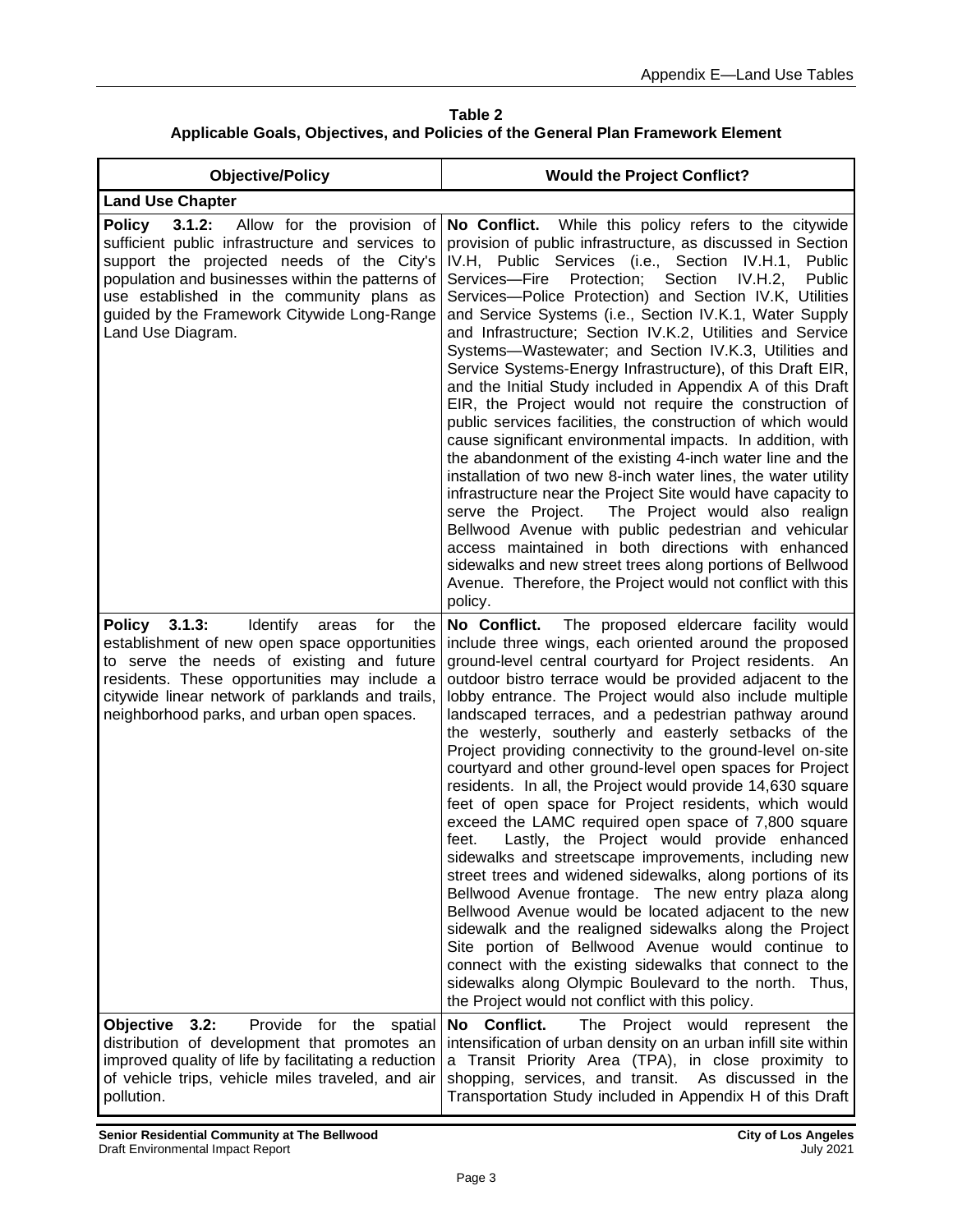**Table 2 (Continued) Applicable Goals, Objectives, and Policies of the General Plan Framework Element**

| <b>Objective/Policy</b>                                                                                                                                                                                          | <b>Would the Project Conflict?</b>                                                                                                                                                                                                                                                                                                                                                                                                                                                                                                                                                                                                                                                                                                                                                                                                                                                                                                                                                                                                                                                                                                                                                                                                                                                      |
|------------------------------------------------------------------------------------------------------------------------------------------------------------------------------------------------------------------|-----------------------------------------------------------------------------------------------------------------------------------------------------------------------------------------------------------------------------------------------------------------------------------------------------------------------------------------------------------------------------------------------------------------------------------------------------------------------------------------------------------------------------------------------------------------------------------------------------------------------------------------------------------------------------------------------------------------------------------------------------------------------------------------------------------------------------------------------------------------------------------------------------------------------------------------------------------------------------------------------------------------------------------------------------------------------------------------------------------------------------------------------------------------------------------------------------------------------------------------------------------------------------------------|
| Policy 3.2.3: Provide for the development of<br>land use patterns that emphasize pedestrian/<br>bicycle access and use in appropriate locations.                                                                 | EIR, the study area is served by bus lines operated by<br>Metro, Culver City Bus, Santa Monica Big Blue Bus,<br>Antelope Valley Transit Authority, Santa Clarita Transit,<br>and LADOT Commuter Express. The closest transit<br>service is Santa Monica Big Blue Bus Lines 3 and 5 with<br>bus stops located along Olympic Boulevard, near<br>Kerwood Avenue (1/2-block to the southwest) and at<br>Century Park West (one block to the northeast). The<br>Project Site is also located approximately 0.5 mile from<br>the future Metro Purple Line rail station at Constellation<br>Boulevard and Avenue of the Stars. In addition, sidewalk<br>and streetscape improvements (including any required<br>lighting) would be provided along the Project Site's<br>Bellwood Avenue frontage that would connect to other<br>such existing improvements along Bellwood Avenue, and<br>pedestrian pathways and plazas would be provided<br>throughout the Project Site. Furthermore, as indicated in<br>Section IV.I, Transportation, of this Draft EIR, the Project<br>would reduce vehicle trips and would locate new housing<br>and jobs in proximity to transit, reducing vehicle miles<br>traveled (VMT) and resulting in less-than-significant<br>transportation impacts. <sup>1</sup> |
|                                                                                                                                                                                                                  | While there are no existing bike lanes/paths in the Project<br>vicinity, <sup>2</sup> the Project would not hinder the future<br>development of such lanes/paths. The Project would also<br>provide 72 bicycle parking spaces which would meet<br>LAMC requirements, would provide vehicle parking in<br>subterranean structures with access provided from one<br>entry/exit driveway located along Bellwood Avenue near<br>the northern boundary of the building so as to not interfere<br>with bicycle and pedestrian circulation, and would comply<br>with City requirements for providing electric vehicle<br>charging capabilities/stations. Thus, the Project would not<br>conflict with this objective and policy.                                                                                                                                                                                                                                                                                                                                                                                                                                                                                                                                                               |
| <b>Objective</b><br>3.3:<br>Accommodate<br>City and each community plan area and plan for<br>of adequate<br>provision<br>supporting<br>the⊹<br>transportation and utility infrastructure and<br>public services. | projected   No Conflict. As detailed in the Initial Study prepared for<br>population and employment growth within the   the Project, which is included in Appendix A of this Draft<br>EIR, the Project's population and employment growth<br>would be well within SCAG's projections for the<br>Subregion, which serve as the basis for the Framework<br>Element's demographics projections and planned<br>provisions of transportation and utility infrastructure and<br>public services. As part of the Project, Bellwood Avenue                                                                                                                                                                                                                                                                                                                                                                                                                                                                                                                                                                                                                                                                                                                                                      |

*<sup>1</sup> Gibson Transportation Consulting, Transportation Assessment for Senior Residential Community at the Bellwood Project, February 2021, revised April 2021. Refer to Appendix H of this Draft EIR.*

*<sup>2</sup> Gibson Transportation Consulting, Transportation Assessment for Senior Residential Community at the Bellwood Project, February 2021, revised April 2021. Refer to Appendix H of this Draft EIR.*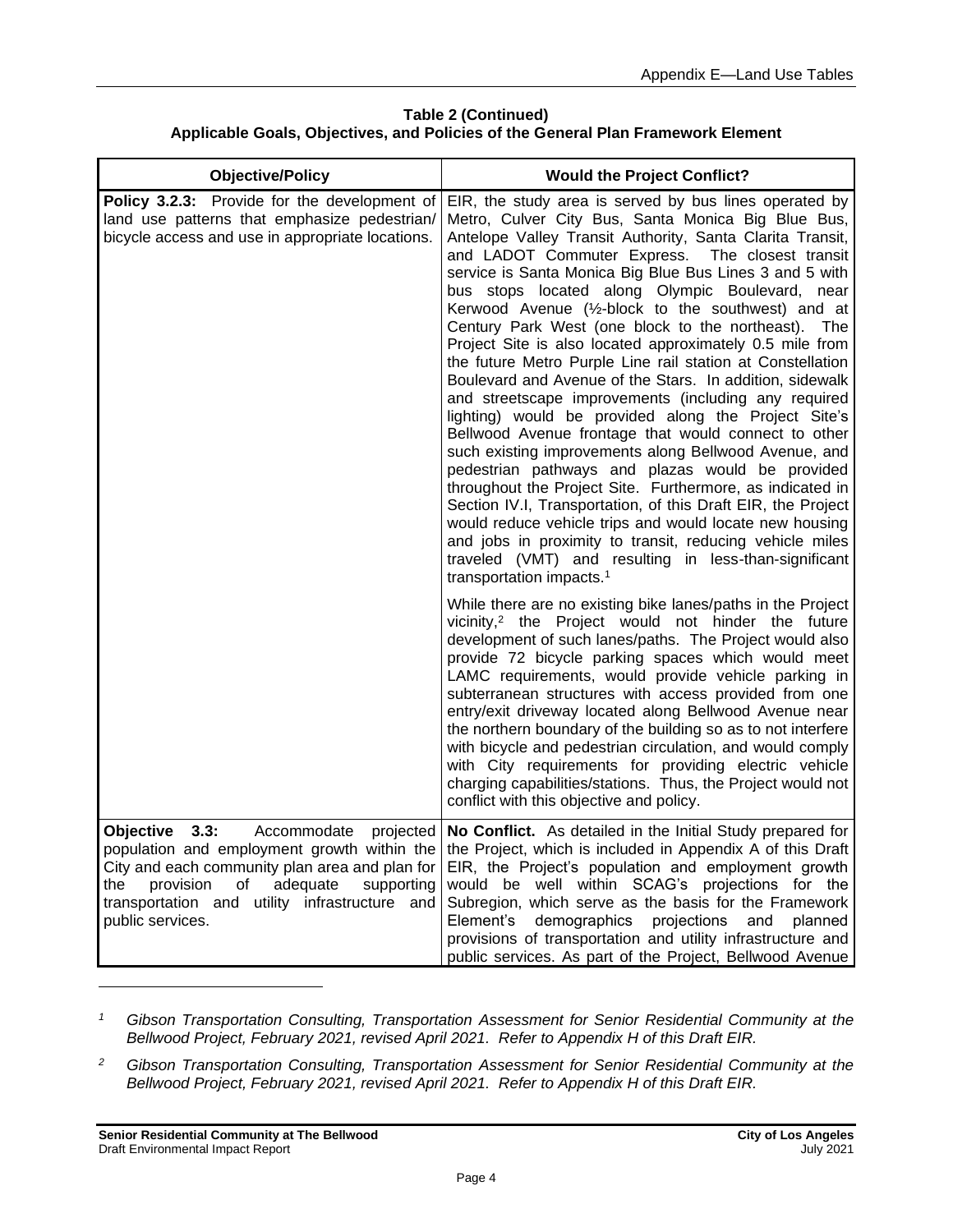| <b>Objective/Policy</b>                                                                                                                                                                                                                                                                                                     | <b>Would the Project Conflict?</b>                                                                                                                                                                                                                                                                                                                                                                                                                                                                                                                                                                                                                                                                                                                                                                                                                                                                                                                                                                                                                                                                                                                                                                                                                                                                                                                                                                                       |
|-----------------------------------------------------------------------------------------------------------------------------------------------------------------------------------------------------------------------------------------------------------------------------------------------------------------------------|--------------------------------------------------------------------------------------------------------------------------------------------------------------------------------------------------------------------------------------------------------------------------------------------------------------------------------------------------------------------------------------------------------------------------------------------------------------------------------------------------------------------------------------------------------------------------------------------------------------------------------------------------------------------------------------------------------------------------------------------------------------------------------------------------------------------------------------------------------------------------------------------------------------------------------------------------------------------------------------------------------------------------------------------------------------------------------------------------------------------------------------------------------------------------------------------------------------------------------------------------------------------------------------------------------------------------------------------------------------------------------------------------------------------------|
|                                                                                                                                                                                                                                                                                                                             | would be realigned, and public pedestrian and vehicular<br>access would be maintained in both directions.<br>In.<br>addition, the sidewalks would be enhanced and improved<br>with new street trees along portions of Bellwood Avenue.<br>The realigned sidewalks through the Project Site would<br>continue to connect with the sidewalks along the existing<br>portions of Bellwood Avenue that connect to Olympic<br>Boulevard to the north. As discussed in Objective 3.2<br>above, the Project would be located in an area well-<br>served by bus lines operated by Metro, Culver City Bus,<br>Santa Monica Big Blue Bus, Antelope Valley Transit<br>Authority, Santa Clarita Transit, and LADOT Commuter<br>The Project Site would also be located<br>Express.<br>approximately 0.5 mile from the future Metro Purple Line<br>rail station at Constellation Boulevard and Avenue of the<br>Stars. In addition, as discussed in Policy 3.1.2 above, the<br>Project would not require the construction of public<br>facilities<br>that<br>would<br>services<br>cause<br>significant<br>environmental impacts. In addition, with the abandonment<br>of the existing 4-inch water line and the installation of two<br>new 8-inch water lines, the water utility infrastructure near<br>the Project Site would have capacity to serve the Project.<br>Therefore, the Project would not conflict with this<br>objective. |
| Policy 3.8.4: Enhance pedestrian activity by<br>the design and siting of structures.<br>Policy 3.9.7: Provide for the development of<br>improvements,<br>public<br>streetscape<br>where<br>appropriate.<br>Policy 3.10.4: Provide for the development of<br>public<br>streetscape<br>improvements,<br>where<br>appropriate. | The Project would enhance pedestrian<br>No Conflict.<br>activity by developing a new residential building in close<br>proximity to shopping, services and transit. The Project<br>would<br>provide<br>sidewalks<br>and<br>other<br>streetscape<br>improvements along its Bellwood Avenue frontage which<br>would connect to other such improvements along<br>Bellwood Avenue, and the Project's main entrance would<br>be from the realigned portion of Bellwood Avenue. The<br>Project would provide a pedestrian path within the Project<br>Site's westerly, southerly, and easterly setbacks providing<br>connectivity between the proposed on-site buildings and<br>courtyard and other ground level open spaces. Therefore,<br>the Project would not conflict with these policies.                                                                                                                                                                                                                                                                                                                                                                                                                                                                                                                                                                                                                                  |
| Policy 3.13.6: Design multi-family residential<br>units to minimize the impacts of traffic and noise<br>and incorporate recreational and open space<br>amenities to support the needs of the residents.                                                                                                                     | No Conflict. The Project would design the proposed<br>eldercare facility to minimize the impacts of traffic as<br>discussed in the consistency analysis for Objective 3.2<br>and Policy 3.2.3 above. The proposed eldercare facility<br>would be designed to minimize the impacts of noise by:<br>(1) providing a landscape buffer that includes new trees<br>between the proposed facility and the existing residential<br>uses to the south as indicated in Figure II-12, Conceptual<br>Landscape Plan, in Section II, Project Description, of this<br>Draft EIR; (2) the building entrance and access to parking<br>would be oriented toward Bellwood Avenue and would be<br>buffered from the residential uses to the south, east and<br>west by the building itself; and (3) the Project would                                                                                                                                                                                                                                                                                                                                                                                                                                                                                                                                                                                                                      |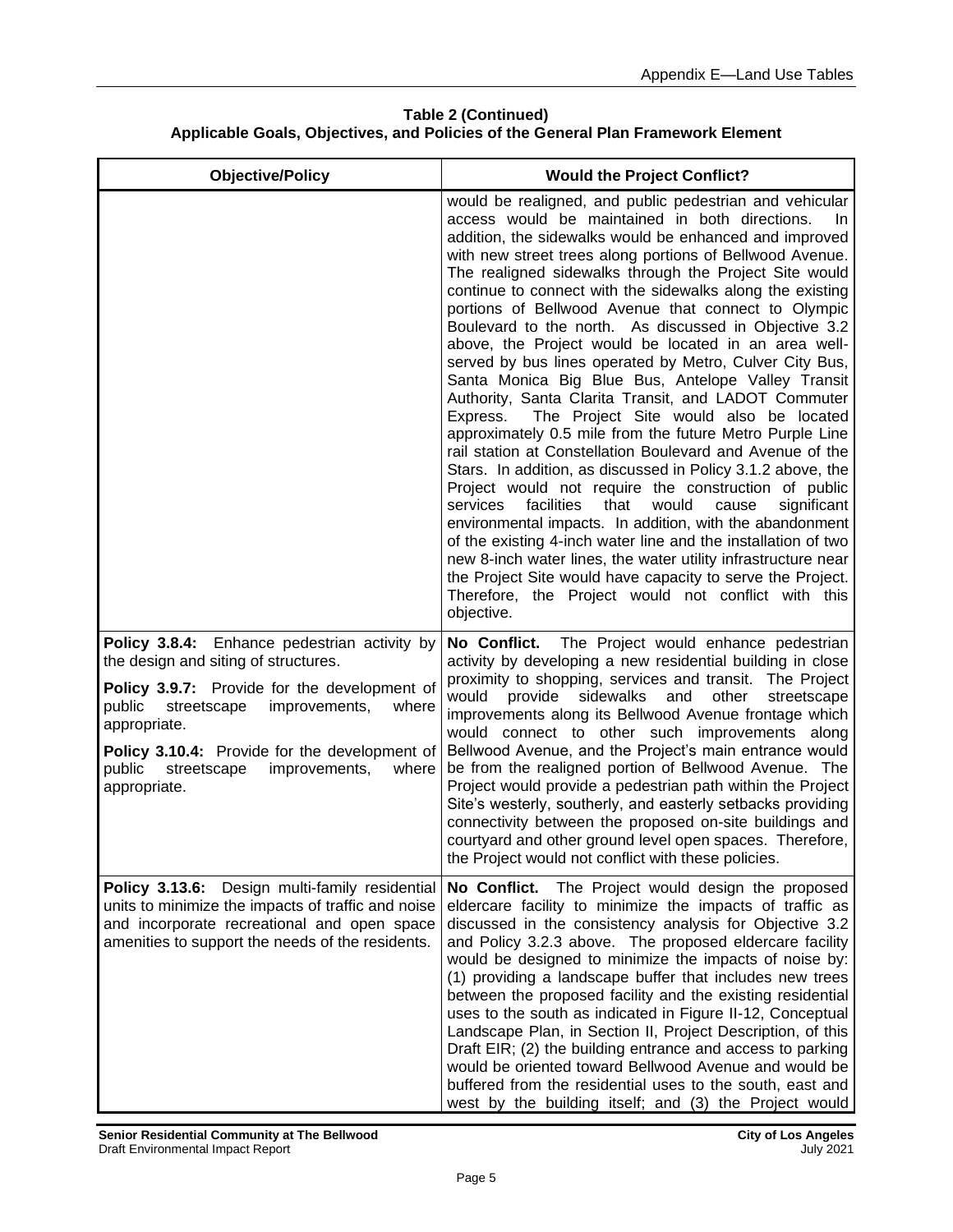| <b>Objective/Policy</b>                                                                                                                                                                                                                                                                     | <b>Would the Project Conflict?</b>                                                                                                                                                                                                                                                                                                                                                                                                                                                                                                                                                                                                                                                                                                                                                                                                                                                                                   |
|---------------------------------------------------------------------------------------------------------------------------------------------------------------------------------------------------------------------------------------------------------------------------------------------|----------------------------------------------------------------------------------------------------------------------------------------------------------------------------------------------------------------------------------------------------------------------------------------------------------------------------------------------------------------------------------------------------------------------------------------------------------------------------------------------------------------------------------------------------------------------------------------------------------------------------------------------------------------------------------------------------------------------------------------------------------------------------------------------------------------------------------------------------------------------------------------------------------------------|
|                                                                                                                                                                                                                                                                                             | include subterranean rather than surface parking as well<br>as enclosed loading, service, trash, laundry, and kitchen<br>facilities, such that operational noise associated with<br>these uses would be minimized. The Project would<br>design the proposed eldercare facility to incorporate<br>recreational and open space amenities to support the<br>needs of the residents as discussed in the consistency<br>analysis for Policy 3.1.3 above.                                                                                                                                                                                                                                                                                                                                                                                                                                                                  |
|                                                                                                                                                                                                                                                                                             | Based on the above, the Project would not conflict with<br>this policy.                                                                                                                                                                                                                                                                                                                                                                                                                                                                                                                                                                                                                                                                                                                                                                                                                                              |
| Objective 3.18: Provide for the stability and<br>enhancement of multi-family residential, mixed-<br>use, and/or commercial areas of the City and<br>direct growth to areas where sufficient public<br>infrastructure and services exist.                                                    | No Conflict. With regards to directing growth to areas<br>where sufficient public infrastructure and services exist,<br>see the consistency analysis for Policy 3.1.2, Objective<br>3.2 and Policy 3.2.3 above.                                                                                                                                                                                                                                                                                                                                                                                                                                                                                                                                                                                                                                                                                                      |
|                                                                                                                                                                                                                                                                                             | As indicated therein, the Project would not conflict with<br>this objective.                                                                                                                                                                                                                                                                                                                                                                                                                                                                                                                                                                                                                                                                                                                                                                                                                                         |
| <b>Housing Chapter</b>                                                                                                                                                                                                                                                                      |                                                                                                                                                                                                                                                                                                                                                                                                                                                                                                                                                                                                                                                                                                                                                                                                                                                                                                                      |
| <b>Objective 4.1:</b> Plan the capacity for and<br>develop incentives to encourage production of<br>an adequate supply of housing units of various<br>types within each City subregion to meet the<br>projected housing needs by income level of the<br>future population to the year 2010. | No Conflict. The Project proposes an eldercare facility<br>with a variety of housing types. Specifically, the Project<br>would provide 71 dwelling units dedicated to Independent<br>Living, 75 guest rooms dedicated to persons who require<br>assistance with two or more non-medical activities of daily<br>living (e.g., assisted living), and 46 guest rooms dedicated<br>to persons who suffer from Alzheimer's disease or other<br>disorders resulting in dementia and require 24-hour care.<br>There is a growing need for eldercare facilities in Los<br>Angeles because approximately 10 percent of the City's<br>population is aged 65 years and older, <sup>3</sup> and this age<br>group is expected to almost triple by 2035 in the greater<br>Los Angeles area. <sup>4</sup> The Project would help meet this<br>need and would result in a net increase in residential units<br>on the Project Site. |
|                                                                                                                                                                                                                                                                                             | In recognition of the fact that these facilities provide much<br>needed services and housing for the growing senior<br>population of the City, the LAMC was amended in 2006 by<br>the City Council (Ordinance No. 178,063) to allow<br>eldercare housing within residential zones, including the<br>R3 zone (the zoning of the portion of the Project Site<br>south of Bellwood Avenue), subject to the approval of the<br>Zoning Administrator.                                                                                                                                                                                                                                                                                                                                                                                                                                                                     |

*<sup>3</sup> According to United States Census 2010 data presented in the General Plan Housing Element.*

*<sup>4</sup> Chart 1.2 "Change in Age Distribution: Past and Projected, 2000–2010 & 2010–2035" from Housing Element, p. 1-5.*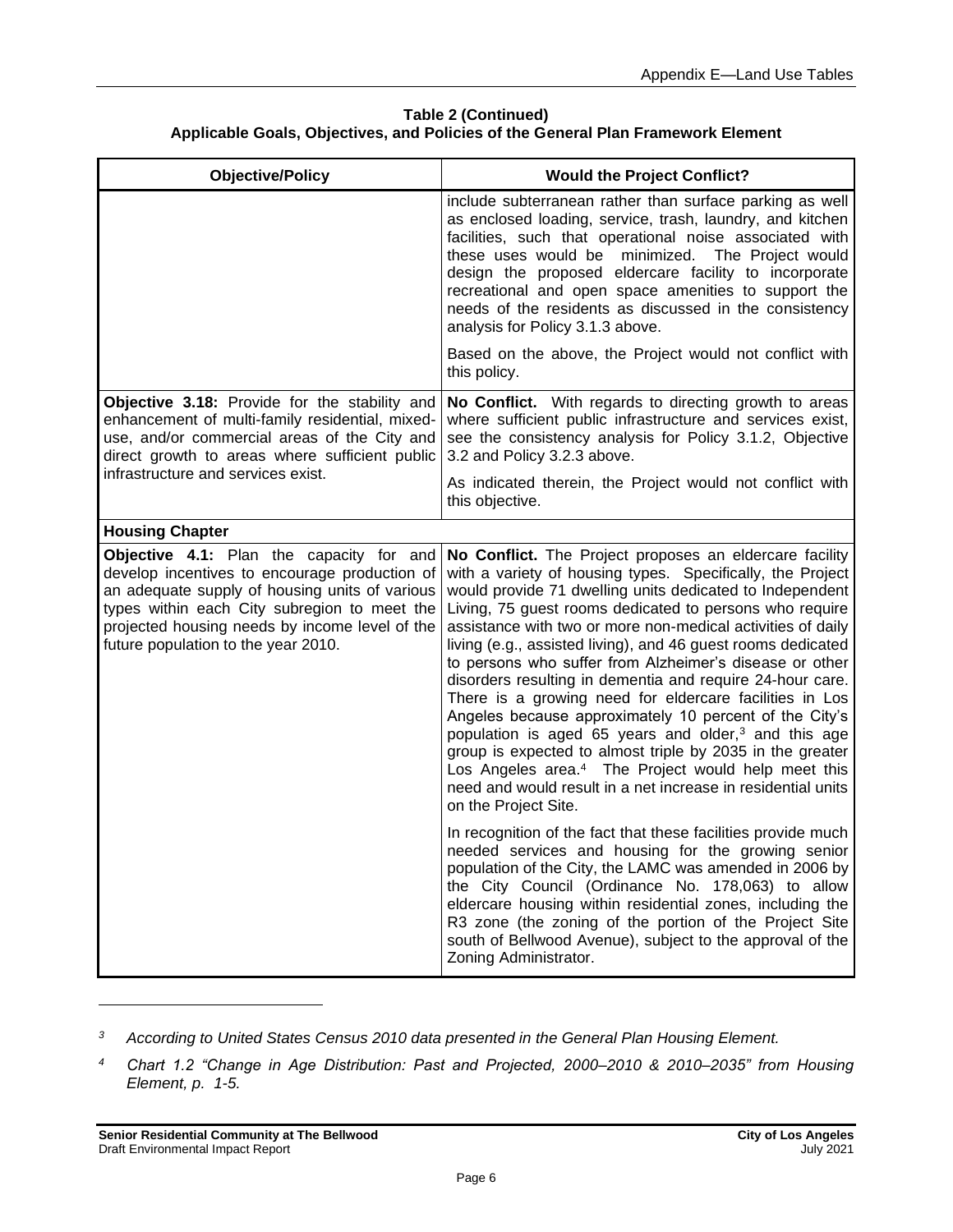| <b>Objective/Policy</b>                                                                                                                                                                                                                                                                                                                                                                                                                                                             | <b>Would the Project Conflict?</b>                                                                                                                                                                                                                                                                                                                                                                                                                                                                                                                                                                                                                                                                                                                                                                                                                                                                                                                                                                                                                                                                                                                                                                                                                                                                                                                                                                                                                                                                       |
|-------------------------------------------------------------------------------------------------------------------------------------------------------------------------------------------------------------------------------------------------------------------------------------------------------------------------------------------------------------------------------------------------------------------------------------------------------------------------------------|----------------------------------------------------------------------------------------------------------------------------------------------------------------------------------------------------------------------------------------------------------------------------------------------------------------------------------------------------------------------------------------------------------------------------------------------------------------------------------------------------------------------------------------------------------------------------------------------------------------------------------------------------------------------------------------------------------------------------------------------------------------------------------------------------------------------------------------------------------------------------------------------------------------------------------------------------------------------------------------------------------------------------------------------------------------------------------------------------------------------------------------------------------------------------------------------------------------------------------------------------------------------------------------------------------------------------------------------------------------------------------------------------------------------------------------------------------------------------------------------------------|
|                                                                                                                                                                                                                                                                                                                                                                                                                                                                                     | Based on the above, the Project would not conflict with<br>this objective.                                                                                                                                                                                                                                                                                                                                                                                                                                                                                                                                                                                                                                                                                                                                                                                                                                                                                                                                                                                                                                                                                                                                                                                                                                                                                                                                                                                                                               |
| <b>Objective 4.2:</b> Encourage the location of new<br>multi-family housing development to occur in<br>proximity to transit stations, along some transit<br>corridors, and within some high activity areas<br>with adequate transitions and buffers between<br>higher-density developments and surrounding<br>lower-density residential neighborhoods.                                                                                                                              | No Conflict. See the consistency analyses for Objectives<br>3.2 and Policy 3.2.3. As indicated therein, the Project<br>would not conflict with this objective.                                                                                                                                                                                                                                                                                                                                                                                                                                                                                                                                                                                                                                                                                                                                                                                                                                                                                                                                                                                                                                                                                                                                                                                                                                                                                                                                           |
|                                                                                                                                                                                                                                                                                                                                                                                                                                                                                     | In addition, the Project would include a stepped building<br>design and would also provide a landscape buffer with<br>new trees between the eldercare facility and the existing<br>residential uses to the south and east of the Project Site.<br>Therefore, the Project would not conflict with this<br>objective.                                                                                                                                                                                                                                                                                                                                                                                                                                                                                                                                                                                                                                                                                                                                                                                                                                                                                                                                                                                                                                                                                                                                                                                      |
| Urban Form and Neighborhood Design Chapter                                                                                                                                                                                                                                                                                                                                                                                                                                          |                                                                                                                                                                                                                                                                                                                                                                                                                                                                                                                                                                                                                                                                                                                                                                                                                                                                                                                                                                                                                                                                                                                                                                                                                                                                                                                                                                                                                                                                                                          |
| <b>Objective 5.9:</b> Encourage proper design and<br>effective use of the built environment to help<br>increase personal safety at all times of the day.                                                                                                                                                                                                                                                                                                                            | No Conflict. The following security features would be<br>incorporated into the Project design to help increase<br>personal safety at all times of the day, thereby reducing<br>the need for police protection services and associated<br>facilities: (1) lobby areas that are visible from the streets<br>or entryways; (2) building entrances and exits, spaces<br>around the building, and pedestrian walkways that are<br>open and in view of surrounding sites; (3) public spaces<br>that are easily patrolled and accessed by safety<br>personnel; (4) sufficient lighting of building entries and<br>walkways to facilitate pedestrian orientation and clearly<br>identify a secure route between parking areas and points<br>of entry into the building; (5) sufficient lighting of parking<br>areas, elevators, and lobbies to maximize visibility and<br>reduce areas of concealment; (6) gated access to parking<br>facilities; (7) panic buttons within the parking facilities and<br>parking area elevators; (8) access controls in the form of<br>private on-site security, a closed circuit security camera<br>system, and keycard entry for the building and parking<br>areas; (9) 24-hour security to monitor entrances and exits<br>and manage and monitor the fire/life/safety systems; and<br>(10) the display of contact information for on-site security<br>staff prominently throughout the Project Site. Hence, the<br>Project would not conflict with this objective and policy. |
| <b>Open Space and Conservation Chapter</b>                                                                                                                                                                                                                                                                                                                                                                                                                                          |                                                                                                                                                                                                                                                                                                                                                                                                                                                                                                                                                                                                                                                                                                                                                                                                                                                                                                                                                                                                                                                                                                                                                                                                                                                                                                                                                                                                                                                                                                          |
| <b>Policy 6.4.7:</b> Consider as part of the City's open<br>inventory of pedestrian<br>space<br>streets,<br>community gardens, shared school playfields,<br>and privately-owned commercial open spaces<br>that are accessible to the public, even though<br>such elements fall outside the conventional<br>definitions of "open space." This will help<br>address the open space and outdoor recreation<br>needs of communities that are currently<br>deficient in these resources. | No Conflict. The Project does not include proposals for<br>publicly-accessible open space, community gardens,<br>shared school playfields, farmers markets, green space,<br>However, the Project would include a central<br>etc.<br>courtyard for Project residents and multiple landscaped<br>terraces throughout the Project Site. In all, the Project<br>would provide 14,630 square feet of open space for<br>Project residents, which would exceed the LAMC required<br>open space of 7,800 square feet. Thus, the Project would<br>not conflict with these policies.                                                                                                                                                                                                                                                                                                                                                                                                                                                                                                                                                                                                                                                                                                                                                                                                                                                                                                                               |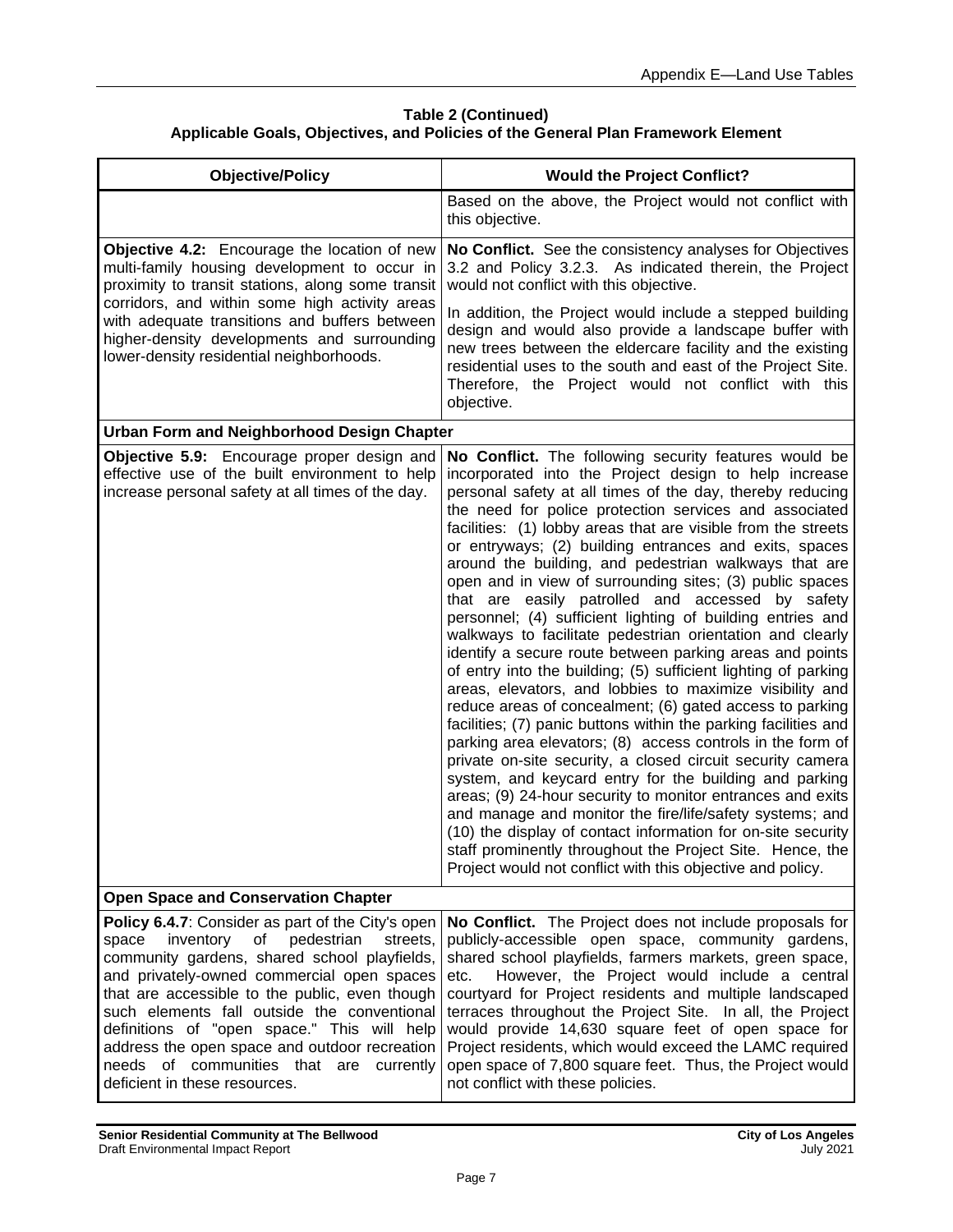| <b>Objective/Policy</b>                                                                                                                                                                                                                                                                                                                                                                                                                                                                                                                                                                                                                                                                        | <b>Would the Project Conflict?</b>                                                                                                                                                                                                                                                                                                                                                                                                                                                                                                                                                                                                                                                                                                                                                                                                                                                                                                                                                                                                                                                                                                                                                                                                                                                                                                                                                                                                                                                                                                                        |
|------------------------------------------------------------------------------------------------------------------------------------------------------------------------------------------------------------------------------------------------------------------------------------------------------------------------------------------------------------------------------------------------------------------------------------------------------------------------------------------------------------------------------------------------------------------------------------------------------------------------------------------------------------------------------------------------|-----------------------------------------------------------------------------------------------------------------------------------------------------------------------------------------------------------------------------------------------------------------------------------------------------------------------------------------------------------------------------------------------------------------------------------------------------------------------------------------------------------------------------------------------------------------------------------------------------------------------------------------------------------------------------------------------------------------------------------------------------------------------------------------------------------------------------------------------------------------------------------------------------------------------------------------------------------------------------------------------------------------------------------------------------------------------------------------------------------------------------------------------------------------------------------------------------------------------------------------------------------------------------------------------------------------------------------------------------------------------------------------------------------------------------------------------------------------------------------------------------------------------------------------------------------|
| Policy 6.4.8:<br>Maximize the use of existing<br>public<br>open<br>space<br>resources<br>at<br>the<br>neighborhood scale and seek new opportunities<br>for private development to enhance the open<br>space resources of the neighborhoods.                                                                                                                                                                                                                                                                                                                                                                                                                                                    |                                                                                                                                                                                                                                                                                                                                                                                                                                                                                                                                                                                                                                                                                                                                                                                                                                                                                                                                                                                                                                                                                                                                                                                                                                                                                                                                                                                                                                                                                                                                                           |
| a. Encourage the development of public plazas,<br>forested streets, farmers markets, residential<br>commons, rooftop spaces, and other places that<br>function like open space in urbanized areas of<br>the City with deficiencies of natural open space,<br>especially in targeted growth areas.                                                                                                                                                                                                                                                                                                                                                                                              |                                                                                                                                                                                                                                                                                                                                                                                                                                                                                                                                                                                                                                                                                                                                                                                                                                                                                                                                                                                                                                                                                                                                                                                                                                                                                                                                                                                                                                                                                                                                                           |
| b. Encourage the improvement of open space,<br>both on public and private property, as<br>opportunities arise. Such places may include<br>the dedication of "unbuildable" areas or sites<br>that may serve as green space, or pathways<br>and connections that may be improved to serve<br>as neighborhood landscape and recreation<br>amenities.                                                                                                                                                                                                                                                                                                                                              |                                                                                                                                                                                                                                                                                                                                                                                                                                                                                                                                                                                                                                                                                                                                                                                                                                                                                                                                                                                                                                                                                                                                                                                                                                                                                                                                                                                                                                                                                                                                                           |
| <b>Economic Development Chapter</b>                                                                                                                                                                                                                                                                                                                                                                                                                                                                                                                                                                                                                                                            |                                                                                                                                                                                                                                                                                                                                                                                                                                                                                                                                                                                                                                                                                                                                                                                                                                                                                                                                                                                                                                                                                                                                                                                                                                                                                                                                                                                                                                                                                                                                                           |
| Objective 7.9: Ensure that the available range<br>of housing opportunities is sufficient, in terms of<br>location, concentration, type, size, price/rent<br>range, access to local services and access to<br>accommodate<br>transportation,<br>to<br>future<br>population growth and to enable a reasonable<br>portion of the City's work force to both live and<br>work in the City.<br>Policy 7.9.2: Concentrate future residential<br>development along mixed-use corridors, transit<br>and<br>other<br>corridors<br>development<br>nodes<br>identified<br>in the General Plan Framework<br>Element, to optimize the impact of City capital<br>expenditures on infrastructure improvements. | No Conflict. The Project would provide a range of<br>housing types for seniors (e.g., independent living,<br>assisted living, and memory care units). Specifically, the<br>Project would provide 71 dwelling units dedicated to<br>Independent Living, 75 guest rooms dedicated to persons<br>who require assistance with two or more non-medical<br>activities of daily living (e.g., assisted living), and 46 guest<br>rooms dedicated to persons who suffer from Alzheimer's<br>disease or other disorders resulting in dementia and<br>require 24-hour care. As such, the Project would provide a<br>range of housing units for an increasing senior population<br>of the City. Specifically, there is a growing need for<br>eldercare facilities in Los Angeles because approximately<br>10 percent of the City's population is aged 65 years and<br>older, and the age distribution is expected to shift, and<br>almost triple by 2035 in the greater Los Angeles area.<br>The Project would help meet this need and would result in<br>a net increase in residential units on the Project Site. In<br>addition, the Project would develop such units on an<br>urban infill site with access to services and transportation,<br>would meet a vital need for senior housing in the City<br>(including in the Century City area), and would generate<br>local jobs. See the consistency analysis for Objectives<br>3.2 and 4.1 above for further discussion.<br>Based on the above, the Project would not conflict with<br>this objective and policy. |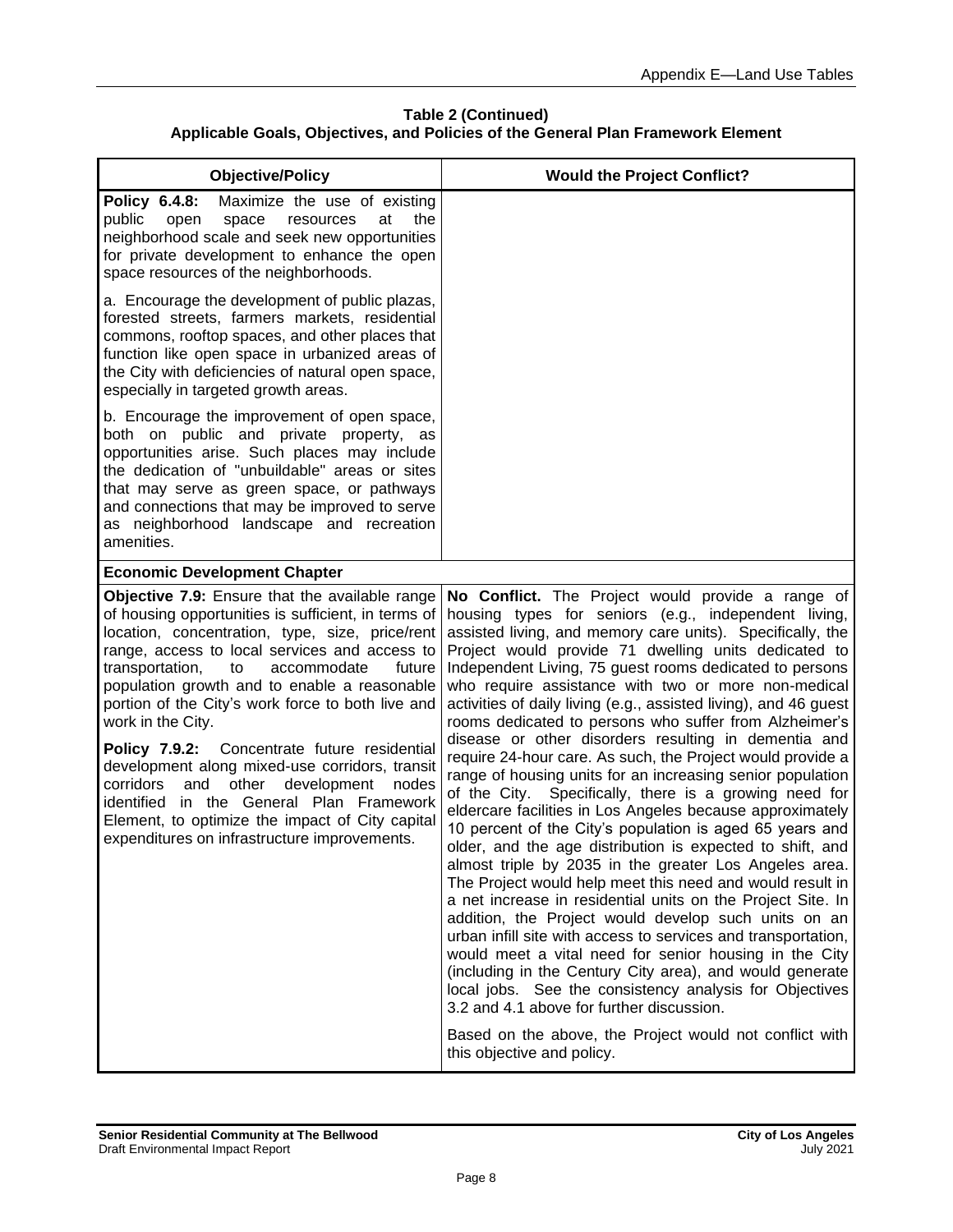| <b>Objective/Policy</b>                                                                                                                                                                                                                                                               | <b>Would the Project Conflict?</b>                                                                                                                                                                                                                                                                                                                                                                                                                                                                                                                                                                                                                                                                                                                                                                                                                                                                                                                                                                                                                                                                                                                                                                                                                                                                                                                                                                                                                                                                                                                                          |
|---------------------------------------------------------------------------------------------------------------------------------------------------------------------------------------------------------------------------------------------------------------------------------------|-----------------------------------------------------------------------------------------------------------------------------------------------------------------------------------------------------------------------------------------------------------------------------------------------------------------------------------------------------------------------------------------------------------------------------------------------------------------------------------------------------------------------------------------------------------------------------------------------------------------------------------------------------------------------------------------------------------------------------------------------------------------------------------------------------------------------------------------------------------------------------------------------------------------------------------------------------------------------------------------------------------------------------------------------------------------------------------------------------------------------------------------------------------------------------------------------------------------------------------------------------------------------------------------------------------------------------------------------------------------------------------------------------------------------------------------------------------------------------------------------------------------------------------------------------------------------------|
| <b>Infrastructure and Public Services Chapter</b>                                                                                                                                                                                                                                     |                                                                                                                                                                                                                                                                                                                                                                                                                                                                                                                                                                                                                                                                                                                                                                                                                                                                                                                                                                                                                                                                                                                                                                                                                                                                                                                                                                                                                                                                                                                                                                             |
| Policy 9.3.1: Reduce the amount of hazardous<br>substances and the total amount of flow<br>entering the wastewater system.                                                                                                                                                            | No Conflict. As discussed in the Initial Study prepared for<br>the Project included as Appendix A of this Draft EIR, the<br>Project would not substantially alter the Project Site<br>drainage patterns in a manner that would result in<br>substantial erosion, siltation, or flooding on- or off-site.<br>Furthermore, pursuant to the Stormwater Pollution<br>Prevention Plan (SWPPP) that would be implemented by<br>the Project as required under the National Pollutant<br>Discharge Elimination System (NPDES) Construction<br>General Permit, the Project would implement best<br>management practices (BMPs) and other erosion control<br>measures to minimize the discharge of pollutants in<br>stormwater runoff. The Project would also comply with<br>the Standard Urban Stormwater Mitigation Plan (SUSMP)<br>requirements during the operational life of the Project to<br>reduce the discharge of polluted runoff from the Project<br>Site. The Project would also be required to comply with<br>the County's Low Impact Development (LID) Standards<br>Manual and the City's LID Ordinance, which promote the<br>use of natural infiltration systems, evapotranspiration, and<br>the reuse of stormwater. Additionally, the Project does<br>not include uses that handle or generate hazardous<br>substances. Thus, with the implementation of the BMPs,<br>the Project would reduce the amount of hazardous<br>substances and the total amount of flow entering the<br>As such, the Project would not<br>wastewater system.<br>conflict with this policy. |
| Goal 9C:<br>Adequate water supply, storage<br>facilities, and delivery system to serve the<br>needs of existing and future residents and<br>businesses.<br>Objective 9.10: Ensure that water supply,<br>storage, and delivery systems are adequate to<br>support planned development. | No Conflict. The Project would result in a net increase in<br>water demand of an estimated 25,941 gpd. <sup>5</sup> As indicated<br>in Section IV.K.1, Utilities and Service Systems-Water<br>Supply and Infrastructure, of this Draft EIR, with the<br>abandonment of the existing 4-inch line and the<br>installation of two new 8-inch lines, the water utility<br>infrastructure near the Project Site would have capacity to<br>serve the Project. As such, the Project would not conflict<br>with this goal and objective.                                                                                                                                                                                                                                                                                                                                                                                                                                                                                                                                                                                                                                                                                                                                                                                                                                                                                                                                                                                                                                            |
|                                                                                                                                                                                                                                                                                       |                                                                                                                                                                                                                                                                                                                                                                                                                                                                                                                                                                                                                                                                                                                                                                                                                                                                                                                                                                                                                                                                                                                                                                                                                                                                                                                                                                                                                                                                                                                                                                             |

*Source: Eyestone Environmental, 2021.*

*<sup>5</sup> Fuscoe Engineering, Inc., Water, Sewer and Energy Infrastructure Assessment Report – Senior Residential Community at the Bellwood, February 2020. Included as Appendix J of this Draft EIR.*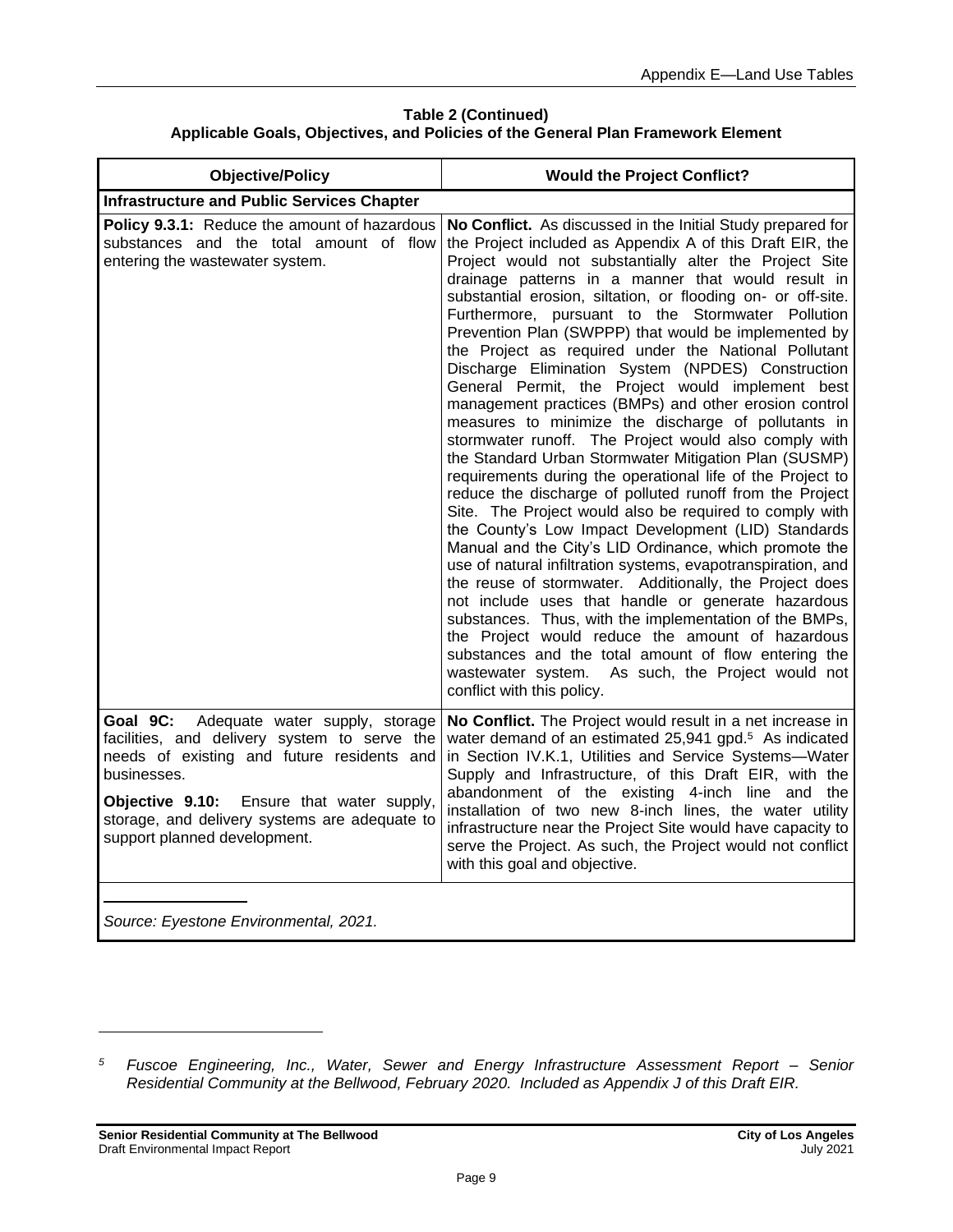**Table 3 Applicable Objectives and Policies of the Mobility Plan 2035**

| <b>Policy</b>                                                                                                                                                                                   | <b>Would the Project Conflict?</b>                                                                                                                                                                                                                                                                                                                                                                                                                                                                                                                                                                                                                                                                                                                                                                                                                                                                                                                                                                                                                                                                                                                                                                                                                                                                                                                                                                                 |
|-------------------------------------------------------------------------------------------------------------------------------------------------------------------------------------------------|--------------------------------------------------------------------------------------------------------------------------------------------------------------------------------------------------------------------------------------------------------------------------------------------------------------------------------------------------------------------------------------------------------------------------------------------------------------------------------------------------------------------------------------------------------------------------------------------------------------------------------------------------------------------------------------------------------------------------------------------------------------------------------------------------------------------------------------------------------------------------------------------------------------------------------------------------------------------------------------------------------------------------------------------------------------------------------------------------------------------------------------------------------------------------------------------------------------------------------------------------------------------------------------------------------------------------------------------------------------------------------------------------------------------|
| Policy 1.1: Design, plan, and operate streets<br>to prioritize the safety of the most vulnerable<br>roadway user.                                                                               | No Conflict. The Project would include the vacation and<br>realignment of the portion of Bellwood Avenue that<br>bifurcates the Project Site. The newly aligned private<br>street would be developed in accordance with City<br>requirements and would include an entry motor court for<br>pick-up and drop-off of eldercare facility residents. The<br>primary access driveway to the below-grade parking would<br>be located further to the north so as to reduce conflict with<br>drop-off activities. The Project would also provide parking<br>in subterranean structures rather than rely, in part, on<br>street parking on Bellwood Avenue, which would increase<br>pedestrian safety as it decreases interface between<br>vehicles and pedestrians. In addition, the Project would<br>provide enhanced sidewalks and street improvements<br>(including new street trees any required lighting) along<br>portions of the Project Site's Bellwood Avenue frontage.<br>Lastly, while no bike lanes/paths currently existing in the<br>vicinity, the Project would not hinder future development of<br>safe bike lanes/paths, and would also provide bike parking<br>facilities, including 72 bike parking spaces per LAMC<br>requirements. As such, the Project would not conflict with<br>this policy.                                                                                                       |
| Policy 1.6: Design detour facilities to provide<br>safe passage for all modes of travel during<br>times of construction.                                                                        | No Conflict. As identified in Section IV.I, Transportation,<br>of this Draft EIR, construction of the Project and the<br>realignment of the portion of Bellwood Avenue within the<br>Project Site would require temporary rerouting of vehicular<br>and pedestrian traffic. The Project would incorporate TR-<br>PDF-1 included in Section IV.I. Transportation, of this Draft<br>EIR, in which a Construction Management Plan would be<br>prepared and implemented as part of the Project to<br>minimize potential construction impacts to the surrounding<br>area related to construction trucks, worker trips, and any<br>possible sidewalk and lane closures. The Construction<br>Management Plan would include temporary traffic controls<br>during all construction activities adjacent to public rights-of-<br>way on public roadways to provide for safe passage for all<br>modes of travel during construction, based on the nature<br>and timing of the specific construction activities and other<br>projects in the vicinity of the Project Site. In addition, a<br>work site traffic control plan identifying the location of any<br>temporary roadway lane and/or sidewalk closures needed<br>during construction would be submitted to LADOT for<br>review. Thus, the Project would provide safe passage for<br>all modes of travel during construction and would not<br>conflict with this policy. |
| Policy 2.3:<br>Recognize walking<br>as<br>a a<br>component of every trip, and ensure high<br>quality pedestrian access in all site planning<br>and public right-of-way modifications to provide | No Conflict. While this is a citywide policy, the Project<br>would support its implementation. Specifically, sidewalk<br>and streetscape improvements (including any required<br>lighting) would be provided along the Project Site's<br>Bellwood Avenue frontage that connects to existing                                                                                                                                                                                                                                                                                                                                                                                                                                                                                                                                                                                                                                                                                                                                                                                                                                                                                                                                                                                                                                                                                                                        |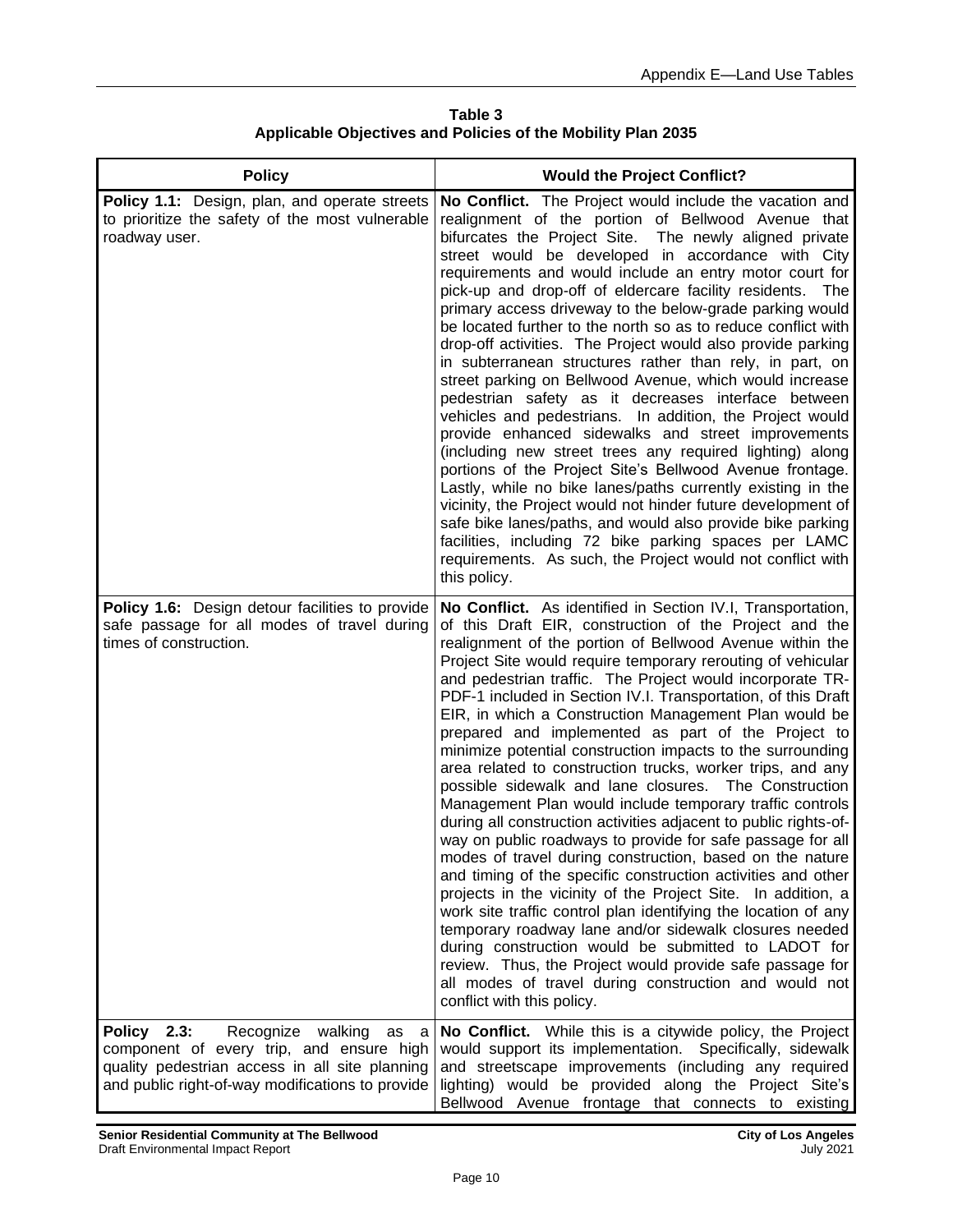| <b>Policy</b>                                                                                                                                                                                                                                                                                                                                                                                                                                                                                            | <b>Would the Project Conflict?</b>                                                                                                                                                                                                                                                                                                                                                                                                                                                                                                                                                                                                                                                                                                                                                                                                                                                                                                                                                                                                                                                                                                                                                                                             |
|----------------------------------------------------------------------------------------------------------------------------------------------------------------------------------------------------------------------------------------------------------------------------------------------------------------------------------------------------------------------------------------------------------------------------------------------------------------------------------------------------------|--------------------------------------------------------------------------------------------------------------------------------------------------------------------------------------------------------------------------------------------------------------------------------------------------------------------------------------------------------------------------------------------------------------------------------------------------------------------------------------------------------------------------------------------------------------------------------------------------------------------------------------------------------------------------------------------------------------------------------------------------------------------------------------------------------------------------------------------------------------------------------------------------------------------------------------------------------------------------------------------------------------------------------------------------------------------------------------------------------------------------------------------------------------------------------------------------------------------------------|
| a safe and comfortable walking environment.                                                                                                                                                                                                                                                                                                                                                                                                                                                              | improvements along Bellwood Avenue. The Project would<br>also include a bistro terrace and lobby that would provide<br>ground floor with<br>active<br>pedestrian<br>friendly<br>an<br>improvements. In addition, a pedestrian pathway around<br>the westerly, southerly and easterly setbacks of the Project<br>would provide connectivity to the ground-level on-site<br>courtyard and other ground-level open spaces. All Project<br>pedestrian<br>improvements,<br>building<br>entrances<br>and<br>corridors, elevators, parking areas, etc., would adhere to<br>ADA requirements. Thus, the Project would not conflict<br>with this policy.                                                                                                                                                                                                                                                                                                                                                                                                                                                                                                                                                                                |
| Policy 3.1: Recognize all modes of travel,<br>including pedestrian, bicycle, transit, and<br>modes-including<br>vehicular<br>goods<br>movement-as integral components of the<br>City's transportation system.<br>Policy 3.3: Promote equitable land use<br>decisions that result in fewer vehicle trips by<br>providing greater proximity and access to jobs,<br>destinations, and other neighborhood services.<br><b>Policy 5.2:</b> Support ways to reduce vehicle<br>miles traveled (VMT) per capita. | No Conflict. The Project would represent an urban infill<br>project within close proximity to freeways, arterials, transit,<br>shopping, and services. Furthermore, the Project would<br>provide charging facilities for electric vehicles, shuttle<br>service for the eldercare residents, sidewalk and street<br>improvements along the Project Site's Bellwood Avenue<br>frontage, and on-site pedestrian paths. While no bicycle<br>paths/lanes currently exist in the immediate vicinity of the<br>Project Site, the Project would not hinder the future<br>development of any such paths/lanes, and would also<br>provide bike parking facilities, including 72 bike parking<br>spaces per LAMC requirements . The Project would also<br>reduce vehicle trips and locate new housing and jobs in<br>proximity to transit, reducing VMT and resulting in a less<br>than significant transportation impact. <sup>6</sup> Lastly, the Project<br>would promote equitable land use decisions that result in<br>fewer vehicle trips by providing senior housing in the<br>Century City area of the City, in proximity to destinations<br>and neighborhood services. Thus, the Project would not<br>conflict with this policy. |
| Policy 3.4: Provide all residents, workers and<br>visitors with affordable, efficient, convenient,<br>and attractive transit services.                                                                                                                                                                                                                                                                                                                                                                   | No Conflict. While this is a citywide policy, the Project<br>would support its implementation.<br>As detailed in the<br>Transportation Study included in Appendix H of this Draft<br>EIR, the study area is served by bus lines operated by Metro,<br>Culver City Bus, Santa Monica Big Blue Bus, Antelope Valley<br>Transit Authority, Santa Clarita Transit, and LADOT<br>Commuter Express. The closest transit service is Santa<br>Monica Big Blue Bus Lines 3 and 5 with bus stops located<br>along Olympic Boulevard, near Kerwood Avenue (1/2-block to<br>the southwest) and at Century Park West (one block to the<br>The Project Site would also be located<br>northeast).<br>approximately 0.5 mile from the future Metro Purple Line<br>rail station at Constellation Boulevard and Avenue of the                                                                                                                                                                                                                                                                                                                                                                                                                    |

#### **Table 3 (Continued) Applicable Objectives and Policies of the Mobility Plan 2035**

*<sup>6</sup> Gibson Transportation Consulting, Transportation Assessment for Senior Residential Community at the Bellwood Project, February 2021, revised April 2021. Refer to Appendix H of this Draft EIR.*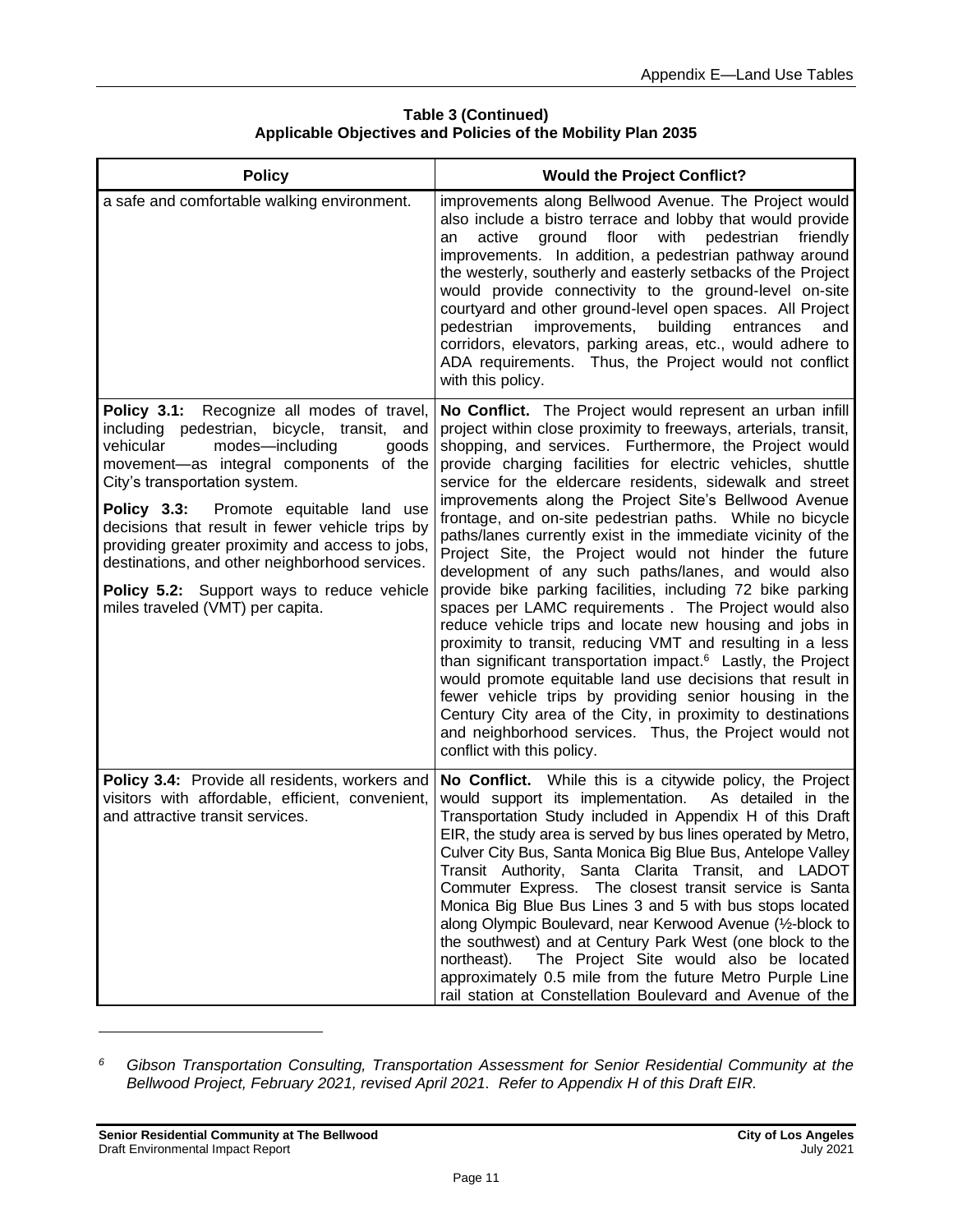| <b>Policy</b>                                                                                                                                                           | <b>Would the Project Conflict?</b>                                                                                                                                                                                                                                                                                                                                                                                                                                                                                                                                                                                                                                                                                                                                                                                                                              |
|-------------------------------------------------------------------------------------------------------------------------------------------------------------------------|-----------------------------------------------------------------------------------------------------------------------------------------------------------------------------------------------------------------------------------------------------------------------------------------------------------------------------------------------------------------------------------------------------------------------------------------------------------------------------------------------------------------------------------------------------------------------------------------------------------------------------------------------------------------------------------------------------------------------------------------------------------------------------------------------------------------------------------------------------------------|
|                                                                                                                                                                         | Therefore, the Project would be located near<br>Stars.<br>convenient transit services available to residents and<br>workers, and the Project would not conflict with this policy.                                                                                                                                                                                                                                                                                                                                                                                                                                                                                                                                                                                                                                                                               |
| Policy 3.8: Provide bicyclists with convenient,<br>secure, and well-maintained bicycle parking<br>facilities.                                                           | No Conflict. The Project would provide 72 bicycle parking<br>spaces as required by the LAMC. Short-term bicycle<br>parking would be available on the ground floor along<br>Bellwood Avenue, and long-term bicycle parking spaces<br>would be located within gated and secured subterranean<br>parking levels.                                                                                                                                                                                                                                                                                                                                                                                                                                                                                                                                                   |
| Policy 5.4:<br>Continue to encourage<br>the<br>adoption of low and zero emission<br>fuel<br>new mobility technologies,<br>and<br>sources,<br>supporting infrastructure. | No Conflict. While this policy applies to citywide goals<br>relative to fuel sources, technologies and infrastructure, the<br>Project would facilitate the use of alternative-fuel, low-<br>emitting, and fuel-efficient vehicles by providing shuttle<br>service for the Project's senior residents and charging<br>stations for electric vehicles for Project residents, guests,<br>The Project would also incorporate<br>and employees.<br>environmentally<br>sustainable<br>building<br>features<br>and<br>construction protocols required by the Los Angeles Green<br>Building Code and CALGreen. Therefore, the Project<br>would not conflict with this policy.                                                                                                                                                                                           |
| Policy 5.5: Maximize opportunities to capture<br>and infiltrate stormwater within the City's public<br>rights-of-way.                                                   | No Conflict. While this is a Citywide policy, as discussed<br>in the Initial Study prepared for the Project and included as<br>Appendix A of this Draft EIR, stormwater from the Project<br>Site currently sheet flows to curb inlets along Bellwood<br>Avenue with minimal infiltration where it is captured by<br>catch basins near the Bellwood Avenue/Olympic Boulevard<br>intersection before flowing westerly into the 63-inch storm<br>drain main in Olympic Boulevard. No structural or LID<br>BMPs to treat or infiltrate stormwater are currently present<br>at the Project Site. The Project would increase the<br>landscaped areas and reduce the amount of on-site<br>impervious surfaces from 89 to 87 percent. To meet the<br>local MS4 Permit and City LID requirements, stormwater<br>management and infiltration strategies/features would be |

#### **Table 3 (Continued) Applicable Objectives and Policies of the Mobility Plan 2035**

*Source: Eyestone Environmental, 2021.*

implemented such as subsurface storage/infiltration, drywell(s), infiltration trenches, subsurface infiltration galleries, permeable pavement, etc. Thus, the Project

would not conflict with this policy.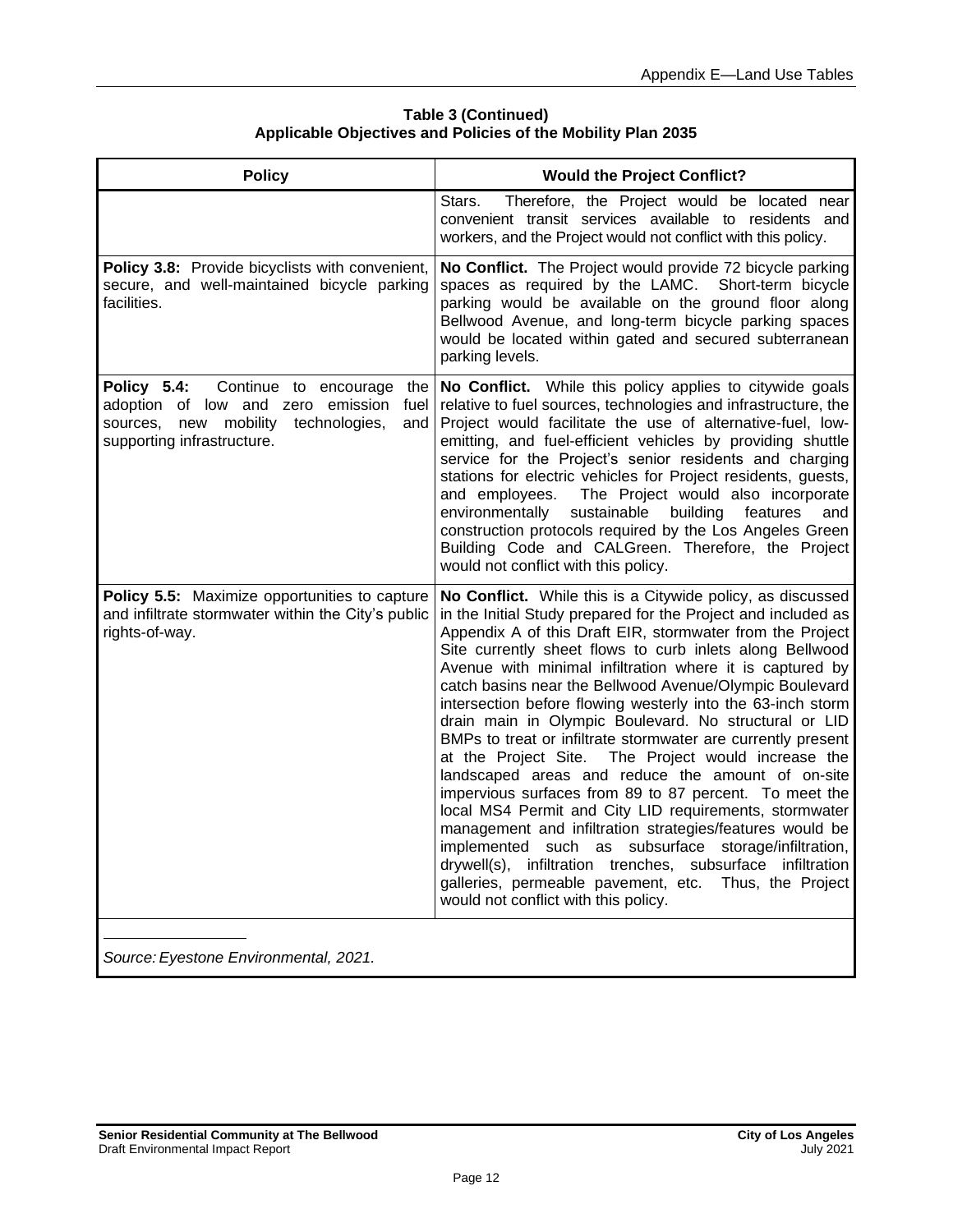| Table 4                                                                          |
|----------------------------------------------------------------------------------|
| Applicable Objectives and Policies of the General Plan Housing Element 2013-2021 |

| <b>Policy</b>                                                                                                                                                                                                                                                                               | <b>Would the Project Conflict?</b>                                                                                                                                                                                                                                                                                                                                                                                                                                                                                                                                                                                                                                                                                                                                                                                                                                                                                                                                                                                                                                                     |
|---------------------------------------------------------------------------------------------------------------------------------------------------------------------------------------------------------------------------------------------------------------------------------------------|----------------------------------------------------------------------------------------------------------------------------------------------------------------------------------------------------------------------------------------------------------------------------------------------------------------------------------------------------------------------------------------------------------------------------------------------------------------------------------------------------------------------------------------------------------------------------------------------------------------------------------------------------------------------------------------------------------------------------------------------------------------------------------------------------------------------------------------------------------------------------------------------------------------------------------------------------------------------------------------------------------------------------------------------------------------------------------------|
| Policy 1.1.3: Facilitate new construction and<br>preservation of a range of different housing<br>types that address the particular needs of the<br>city's households.                                                                                                                       | No Conflict.<br>The Project would provide a range of<br>eldercare housing types (e.g., independent living, assisted<br>living, and memory care units) that would address a<br>particular need for senior housing in the City. See the<br>consistency analysis for Objective 4.1 in Table 1 for further<br>discussion. Therefore, the Project would not conflict with<br>this policy and objective.                                                                                                                                                                                                                                                                                                                                                                                                                                                                                                                                                                                                                                                                                     |
| Policy 2.1.1:<br>Establish<br>development<br>standards and policing practices that reduce<br>the likelihood of crime.                                                                                                                                                                       | No Conflict. The Project would provide a range of security<br>measures/features to reduce crime, thereby reducing the<br>need for police protection services and associated<br>facilities. See the consistency analysis for Objective 5.9<br>and Policy 6.3.3 in Table 1 for additional discussion. Thus,<br>the Project would not conflict with this policy                                                                                                                                                                                                                                                                                                                                                                                                                                                                                                                                                                                                                                                                                                                           |
| 2.2:<br>Objective<br>sustainable<br>Promote<br>neighborhoods<br>have<br>mixed-income<br>that<br>housing, jobs, amenities, services and transit.<br>Policy 2.2.1: Provide incentives to encourage<br>integration of<br>housing<br>with<br>the<br>other<br>compatible land uses.              | No Conflict.<br>The Project would promote sustainable<br>neighborhoods and integrate housing and other compatible<br>uses in that it would: (1) increase urban density on an<br>urban infill site in proximity to shopping, services and<br>transit which would serve to reduce VMT; (2) include a<br>range of housing types (independent living, assisted living,<br>and memory care units) for seniors; (3) be developed in a<br>mixed-use neighborhood; and (4) would be compatible with<br>adjacent development. See the consistency analysis for<br>Objective 3.2 and Policy 3.2.3 in Table 1 for further<br>discussion. Hence, the Project would not conflict with this<br>objective and policy.                                                                                                                                                                                                                                                                                                                                                                                 |
| <b>Objective 2.3:</b> Promote sustainable buildings,<br>minimize<br>adverse<br>effects<br>which<br>on<br>the<br>environment and minimize the use of non-<br>renewable resources.<br>Policy 2.3.3: Promote and facilitate reduction<br>of energy consumption in new and existing<br>housing. | No Conflict.<br>The Project would promote sustainable<br>minimize<br>adverse<br>effects<br>buildings which<br>on<br>the<br>environment and minimize the use of non-renewable<br>resources by complying with Title 24 energy conservation<br>and incorporating the environmentally<br>requirements<br>sustainable building features and construction protocols<br>required by the Los Angeles Green Building Code and<br>Furthermore, the Project would represent<br>CALGreen.<br>environmental<br>sustainability<br>growth<br>and<br>by<br>smart<br>intensifying urban density on an urban infill site in proximity<br>to transit, providing shuttle service for the Project's senior<br>residents, and providing charging stations for electric<br>vehicles for Project residents, guests, and employees.<br>Overall, as evaluated in Section IV.C, Energy, of the Draft<br>EIR, the Project would not result in the wasteful or<br>inefficient use of energy, and impacts would be less than<br>significant. Thus, the Project would not conflict with this<br>objective and policy. |
| Policy 2.3.2: Promote and facilitate reduction<br>of water consumption in new and existing<br>housing.                                                                                                                                                                                      | No Conflict. As discussed in Section IV.K.1, Utilities and<br>Service Systems-Water Supply and Infrastructure, of this<br>Draft EIR, the Project would comply with the water<br>conservation requirements of the Los Angeles Green<br>Building Code and CALGreen.<br>Water conservation                                                                                                                                                                                                                                                                                                                                                                                                                                                                                                                                                                                                                                                                                                                                                                                                |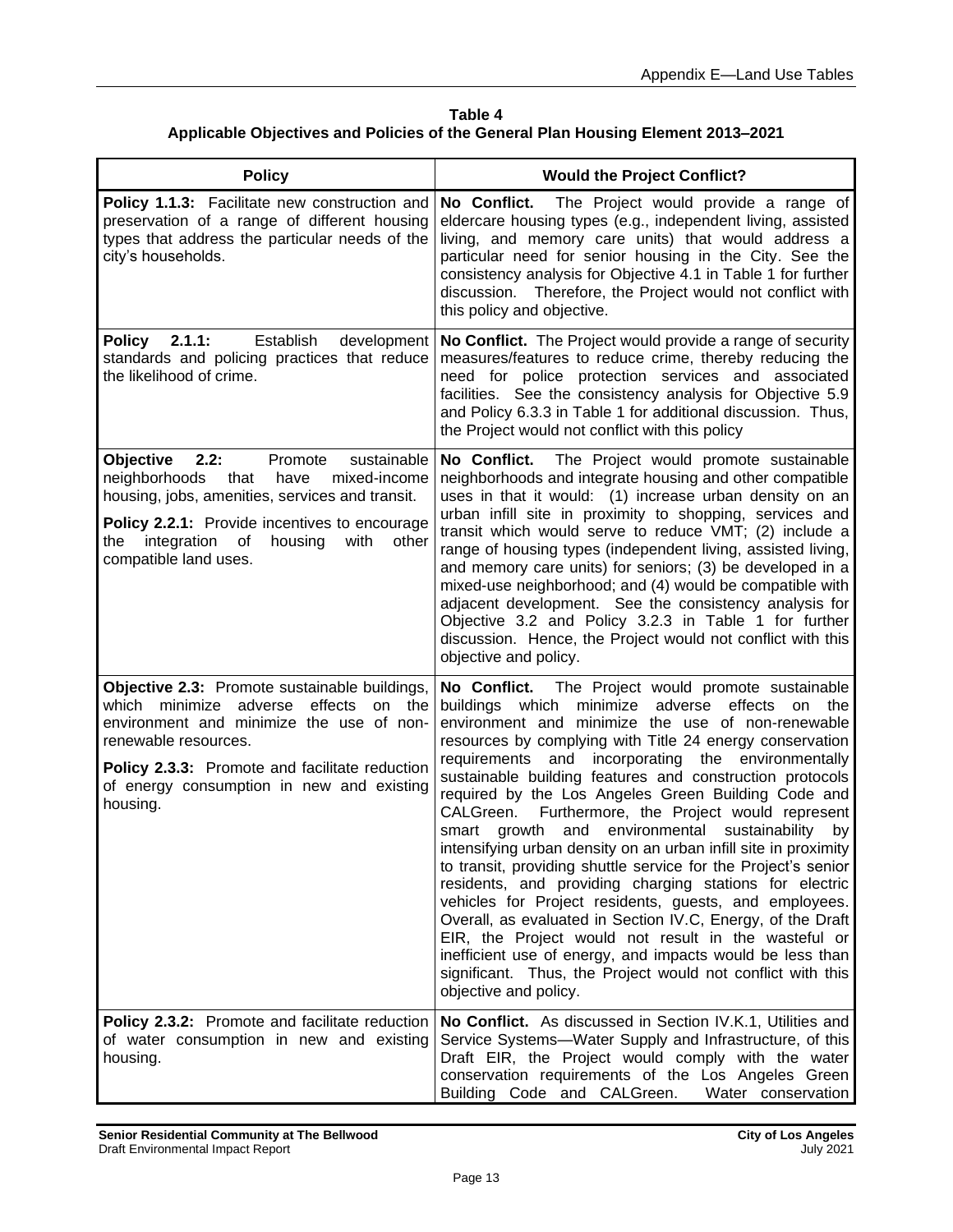# **Table 4 (Continued) Applicable Objectives and Policies of the General Plan Housing Element 2013–2021**

| <b>Policy</b>                                                                                                                                                                                                                                                                                                    | <b>Would the Project Conflict?</b>                                                                                                                                                                                                                                                                                                                                                                                                                                                                                                                                                                                                                                                                                                                                                                                                                                                                                                                                                                                                                                                                                                                                                                                                                                                                                                                                                                                                                                                                                      |
|------------------------------------------------------------------------------------------------------------------------------------------------------------------------------------------------------------------------------------------------------------------------------------------------------------------|-------------------------------------------------------------------------------------------------------------------------------------------------------------------------------------------------------------------------------------------------------------------------------------------------------------------------------------------------------------------------------------------------------------------------------------------------------------------------------------------------------------------------------------------------------------------------------------------------------------------------------------------------------------------------------------------------------------------------------------------------------------------------------------------------------------------------------------------------------------------------------------------------------------------------------------------------------------------------------------------------------------------------------------------------------------------------------------------------------------------------------------------------------------------------------------------------------------------------------------------------------------------------------------------------------------------------------------------------------------------------------------------------------------------------------------------------------------------------------------------------------------------------|
|                                                                                                                                                                                                                                                                                                                  | features could include, but would not necessarily be limited<br>to, high efficiency toilets, low-flow showerheads and<br>faucets, ENERGY STAR residential clothes washer and<br>dishwashers, and domestic water heating systems that are<br>located in close proximity of the point(s) of use. Thus, the<br>Project would not conflict with this policy.                                                                                                                                                                                                                                                                                                                                                                                                                                                                                                                                                                                                                                                                                                                                                                                                                                                                                                                                                                                                                                                                                                                                                                |
| Policy 2.3.4: Promote and facilitate reduction<br>waste<br>in<br>construction and<br>building<br>of<br>operations.                                                                                                                                                                                               | No Conflict. As discussed in the Initial Study prepared for<br>the Project, included in Appendix A of this Draft EIR,<br>pursuant to the requirements of Senate Bill (SB) 1374, the<br>would<br>implement<br>Project<br>a<br>construction<br>waste<br>management plan to recycle and/or salvage a minimum of<br>75 percent of non-hazardous demolition and construction<br>debris. In addition, during operation, the Project would<br>provide adequate storage areas in accordance with the<br>City of Los Angeles Space Allocation Ordinance<br>(Ordinance No. 171,687), which requires that development<br>projects include an on-site recycling area or room of<br>specified size. The Project would also comply with<br>Assembly Bill (AB) 939, AB 341, AB 1826 and City<br>recycling and waste diversion requirements, as applicable,<br>by separating recyclables and organic waste from the<br>Project's waste stream, providing clearly marked, source-<br>sorted receptacles, and undertaking other measures, as<br>required, to comply with these regulations. Therefore, the<br>Project would not conflict with this policy.                                                                                                                                                                                                                                                                                                                                                                                |
| Policy 2.4.2: Develop and implement design<br>standards that promote quality residential<br>development.<br>Policy 2.4.3:<br>Develop and<br>implement<br>sustainable design standards in public and<br>private open space and street rights-of-way.<br>Increase access to open space, parks and<br>green spaces. | No Conflict. The Project would feature a contemporary<br>architectural style and would be designed to create a<br>visually unified site with a new building designed to<br>complement the existing surrounding uses and respond to<br>the low- to mid-scale character of the surrounding area.<br>The proposed building would include building fenestration,<br>a variety of surface materials, and a stepped design to<br>create horizontal and vertical articulation, provide visual<br>interest, and maintain the existing scale in the vicinity of<br>the Project Site. In particular, building scale and massing<br>would be defined by varying massing and height<br>components that break up the facade into distinct and<br>offset planes. Building materials would include smooth<br>troweled stucco, composite metal wall panels with wood<br>finish, limestone panels and glass. The Project would be<br>consistent with relevant design guidelines in the General<br>Plan Framework's Urban Form and Neighborhood Design<br>Chapter, the Community Plan's Urban Design Chapter,<br>and the Citywide Design Guidelines. The Project would<br>also include: (1) multiple landscaped terraces, and a<br>pedestrian pathway around the westerly, southerly and<br>easterly setbacks of the Project providing connectivity to<br>the ground-level on-site courtyard and other ground-level<br>open spaces for Project residents; (2) a total of 14,630<br>square feet of open space for Project residents, which |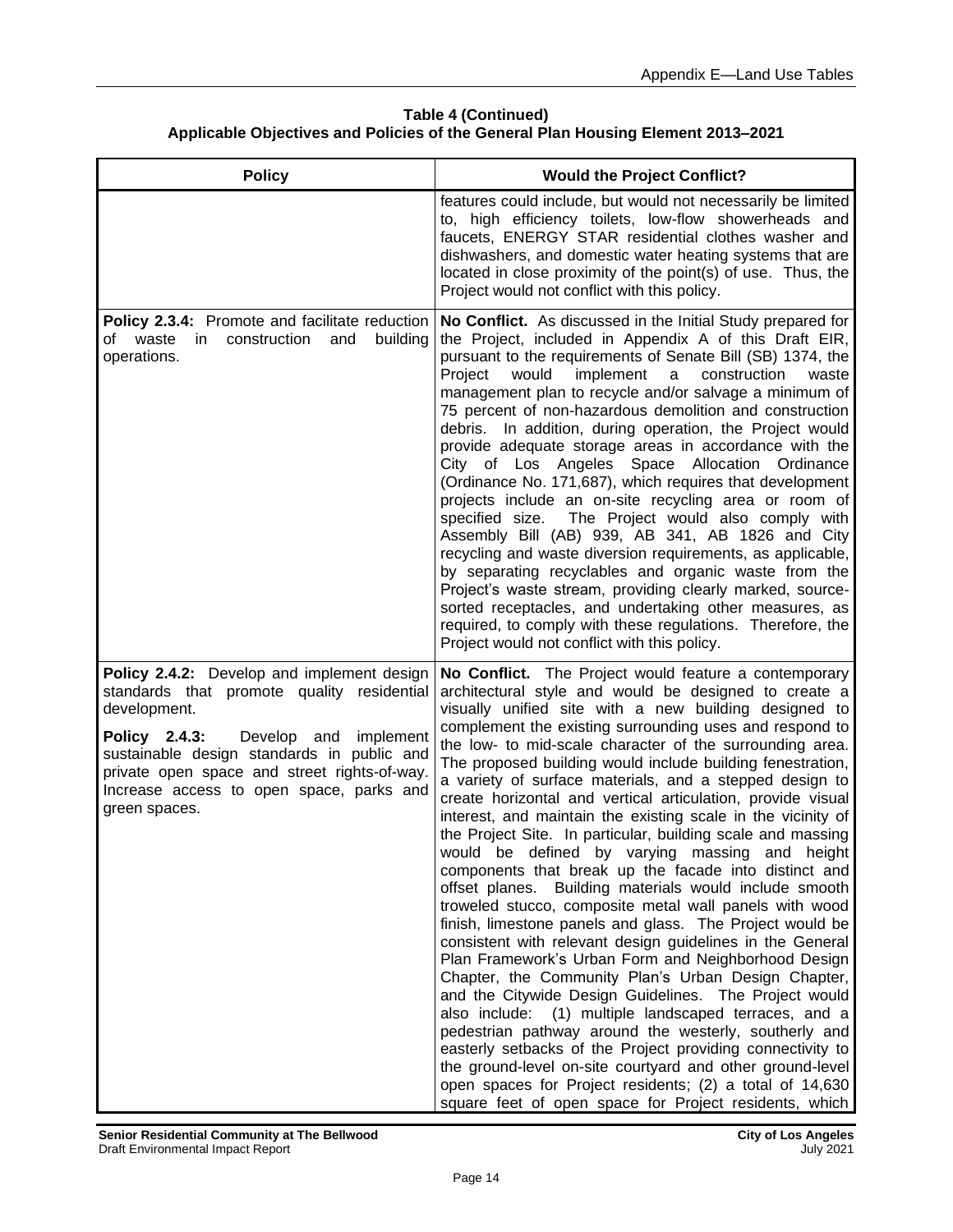#### **Table 4 (Continued) Applicable Objectives and Policies of the General Plan Housing Element 2013–2021**

| <b>Policy</b>                         | <b>Would the Project Conflict?</b>                                                                                                                                                                                                                       |
|---------------------------------------|----------------------------------------------------------------------------------------------------------------------------------------------------------------------------------------------------------------------------------------------------------|
|                                       | would exceed that required by the LAMC for the Project of<br>7,800 square feet; and (3) sidewalk and streetscape<br>improvements along the Project Site's Bellwood Avenue<br>frontage. Therefore, the Project would not conflict with<br>these policies. |
| Source: Eyestone Environmental, 2021. |                                                                                                                                                                                                                                                          |

Ш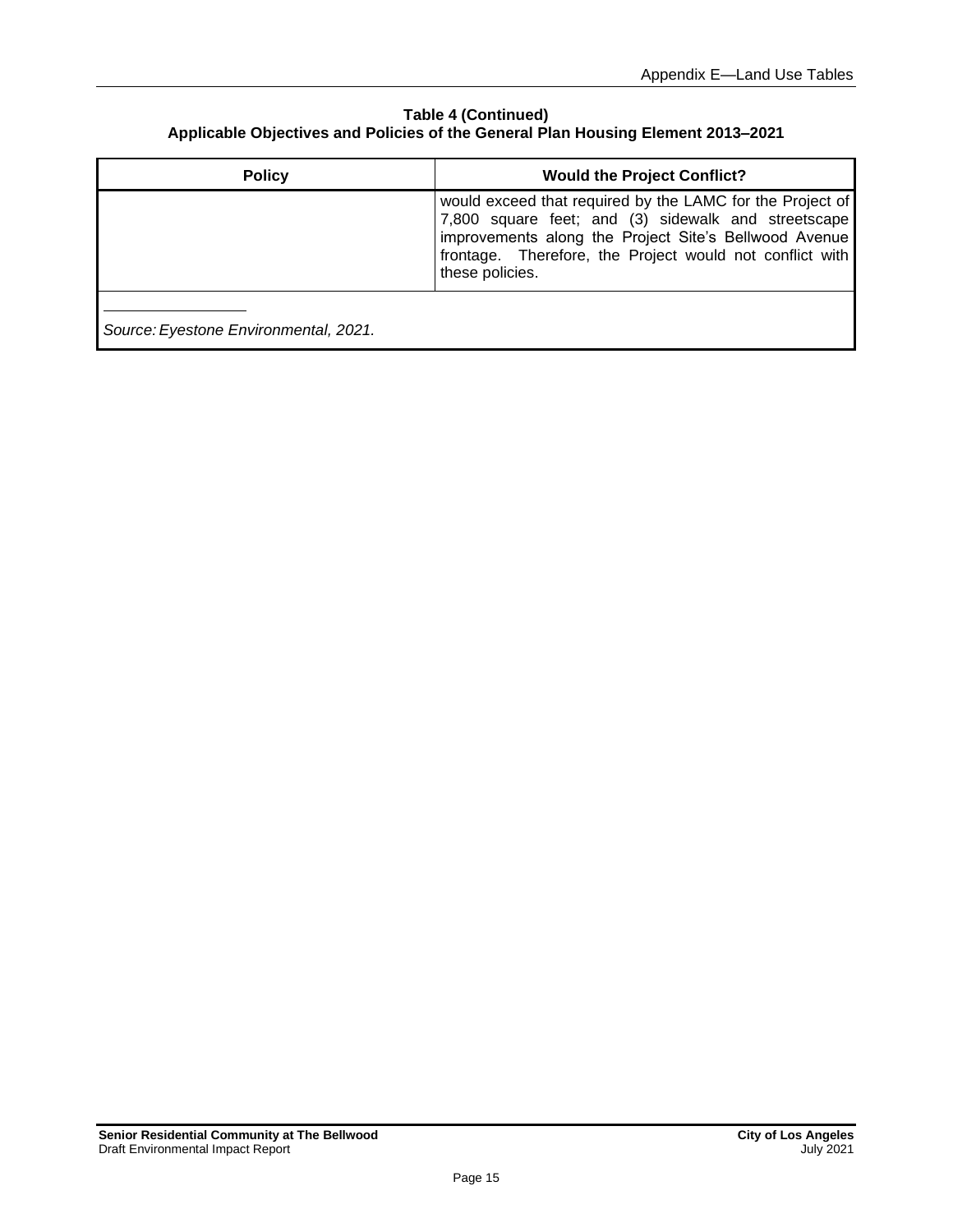**Table 5 Applicable Goals, Objectives, and Policies of the West Los Angeles Community Plan**

| <b>Objective/Policy</b>                                                                                                                                                                                                                                                                                                                                                                                                                                                                                                                                                                                                                | <b>Analysis of Project Consistency</b>                                                                                                                                                                                                                                                                                                                                                                                                                                                                                                                                                                                                                                                                                                                                                                                                                                                                                                                                                                                                                                                                                                                                                                                                                                                                                                                                                                                      |
|----------------------------------------------------------------------------------------------------------------------------------------------------------------------------------------------------------------------------------------------------------------------------------------------------------------------------------------------------------------------------------------------------------------------------------------------------------------------------------------------------------------------------------------------------------------------------------------------------------------------------------------|-----------------------------------------------------------------------------------------------------------------------------------------------------------------------------------------------------------------------------------------------------------------------------------------------------------------------------------------------------------------------------------------------------------------------------------------------------------------------------------------------------------------------------------------------------------------------------------------------------------------------------------------------------------------------------------------------------------------------------------------------------------------------------------------------------------------------------------------------------------------------------------------------------------------------------------------------------------------------------------------------------------------------------------------------------------------------------------------------------------------------------------------------------------------------------------------------------------------------------------------------------------------------------------------------------------------------------------------------------------------------------------------------------------------------------|
| Objective 1-1: To provide for the preservation<br>of existing housing and for the development of<br>new housing to meet the diverse economic and<br>physical needs of the existing residents and<br>projected population of the Plan area to the year<br>2010.<br>Objective 1-4: To promote adequate and<br>affordable housing and increase its accessibility<br>to more segments of the population, especially<br>students and senior citizens.<br>Policy 1-1.3: Provide for adequate multi-family<br>residential development.<br>Policy 1-4.1: Promote greater individual choice<br>in type, quality, price and location of housing. | Partially Consistent. As discussed in Section IV.G,<br>Population and Housing, of this Draft EIR, the Project Site<br>is currently developed with three multi-family residential<br>developments with a total of 112 units comprised of<br>95 studio units, 15 one-bedroom units, and two<br>two-bedroom units that would be removed as part of the<br>Project. Based on the generation rates provided by the<br>City of Los Angeles VMT Calculator Documentation, the<br>existing multi-family residential buildings could house<br>approximately 252 people. <sup>7</sup> It is noted that this estimate<br>is conservative, and the actual number of existing<br>persons on the Project Site would be less than that<br>estimated by the use of the City's multi-family land use<br>rate, as the existing units are studio and one-bedroom<br>units that are small in size (approximately 275 to<br>375 square feet) and primarily occupied by single<br>persons.                                                                                                                                                                                                                                                                                                                                                                                                                                                        |
|                                                                                                                                                                                                                                                                                                                                                                                                                                                                                                                                                                                                                                        | The Project would construct 192 senior housing<br>residential units, including 71 senior-independent living<br>dwelling units, 75 assisted living guest rooms, and<br>46 memory care guest rooms. The Project would result in<br>a net increase of 80 residential units compared to existing<br>conditions. The Project would provide a range of housing<br>units for an increasingly senior population of the City.<br>Specifically, there is a growing need for eldercare<br>facilities in Los<br>Angeles<br>because<br>approximately<br>10 percent of the City's population is aged 65 years and<br>older, <sup>8</sup> and the age distribution is expected to shift, and<br>almost triple by 2035 in the greater Los Angeles area. <sup>9</sup><br>The Project would help meet this need. In addition, the<br>Project would comply with the applicable provisions of the<br>RSO and the Ellis Act regarding relocation. Therefore,<br>while the Project would displace existing housing and<br>residents, such displacement would not be considered<br>substantial requiring the construction of replacement<br>housing elsewhere. Additionally, it is anticipated that<br>senior residents will vacate their current residential<br>housing to move to the Project Site upon completion of<br>the Project, thereby providing for the availability of other<br>housing elsewhere. Thus, the Project would not conflict |

- *<sup>7</sup> Based on the City of Los Angeles VMT Calculator Documentation Guide, Table 1, May 2020, the generation rate 2.25 persons per unit for "Multi-Family Residential" land use is applied to the 112 existing residential units.*
- *<sup>8</sup> According to United States Census 2010 data presented in the General Plan Housing Element.*
- *<sup>9</sup> Chart 1.2 "Change in Age Distribution: Past and Projected, 2000–2010 & 2010–2035" from Housing Element.*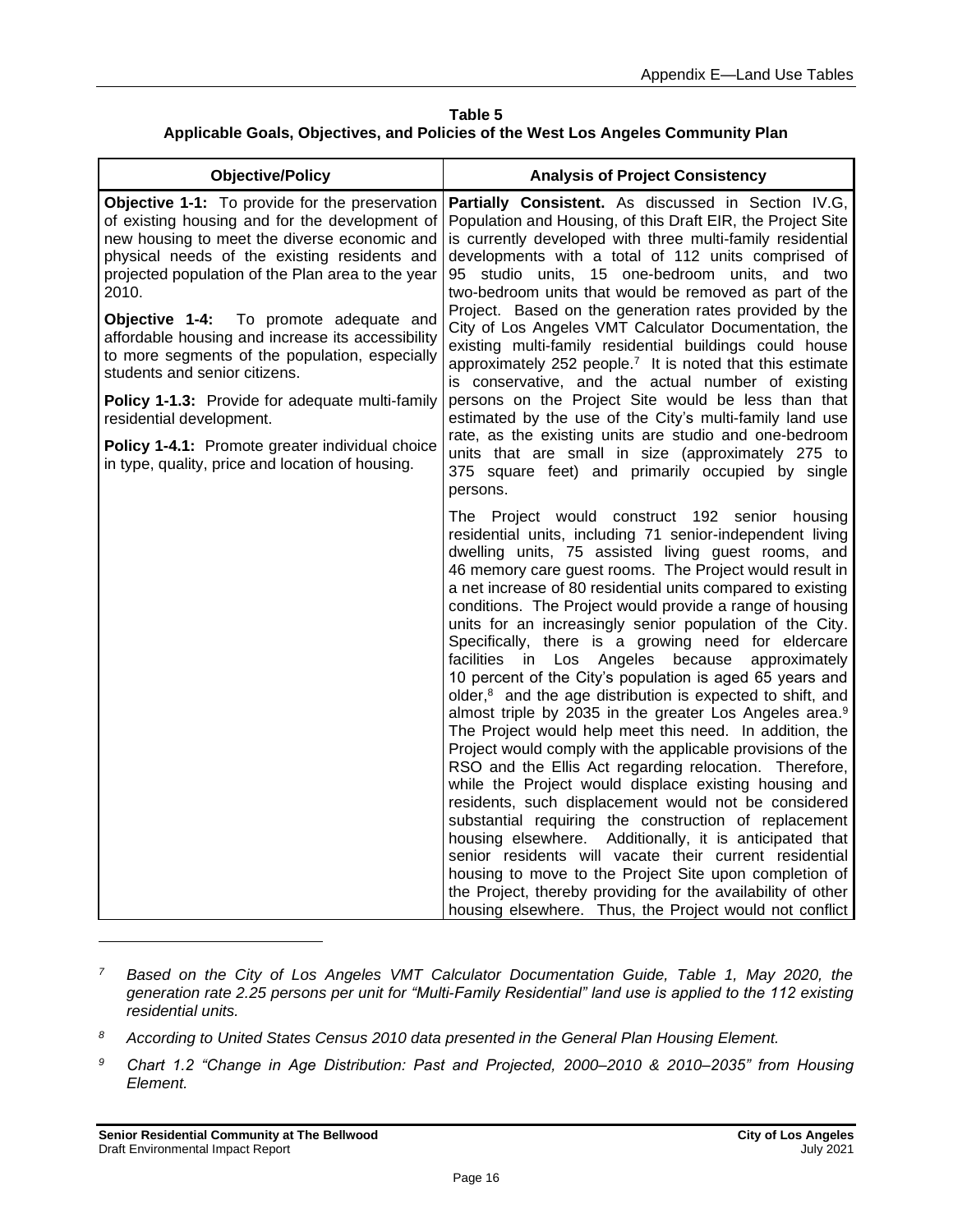#### **Table 5 (Continued) Applicable Goals, Objectives, and Policies of the West Los Angeles Community Plan**

| <b>Objective/Policy</b>                                                                                                                                                                                                                                                                                                                         | <b>Analysis of Project Consistency</b>                                                                                                                                                                                                                                                                                                                                                                                                                                                                                                                                                                                                                                                                                                                                                                                                                                                         |
|-------------------------------------------------------------------------------------------------------------------------------------------------------------------------------------------------------------------------------------------------------------------------------------------------------------------------------------------------|------------------------------------------------------------------------------------------------------------------------------------------------------------------------------------------------------------------------------------------------------------------------------------------------------------------------------------------------------------------------------------------------------------------------------------------------------------------------------------------------------------------------------------------------------------------------------------------------------------------------------------------------------------------------------------------------------------------------------------------------------------------------------------------------------------------------------------------------------------------------------------------------|
|                                                                                                                                                                                                                                                                                                                                                 | with these objectives and policies.                                                                                                                                                                                                                                                                                                                                                                                                                                                                                                                                                                                                                                                                                                                                                                                                                                                            |
| $1 - 1.2$ :<br>Promote<br><b>Policy</b><br>neighborhood<br>preservation in all residential neighborhoods.<br>Objective 1-3: To preserve and enhance the<br>varied and distinct residential character and<br>integrity of existing residential neighborhoods.                                                                                    | No Conflict. The Project would promote neighborhood<br>preservation and preserve and enhance the varied and<br>distinct residential character and integrity of the Project<br>area. See the consistency analysis for Objective 1-1,<br>above, and Objective 4.2 in Table 2 for further discussion.<br>The Project would not conflict with this policy and<br>objective.                                                                                                                                                                                                                                                                                                                                                                                                                                                                                                                        |
| Objective 1-2: To reduce vehicular trips and<br>congestion by developing new housing<br>in<br>proximity to adequate services and facilities.<br>Policy 1-2.1:<br>Locate<br>higher residential<br>densities near commercial centers and major<br>bus routes where public service facilities and<br>infrastructure will support this development. | No Conflict. The Project would increase urban density<br>on an urban infill site within proximity to major commercial<br>centers (e.g., Century City Regional Center <sup>10</sup> and Century<br>City commercial district), shopping, services and transit.<br>The Project would also reduce vehicle trips. <sup>11</sup> See the<br>consistency analysis for Objective 3.2 and Policy 3.2.3 in<br>Table 1 for further discussion. Thus, the Project would<br>not conflict with this objective and policy.                                                                                                                                                                                                                                                                                                                                                                                    |
| Policy 1-3.1: Require architectural compatibility<br>and adequate landscaping for new multi-family<br>residential development to protect the character<br>and scale of existing residential neighborhoods.                                                                                                                                      | The Project would provide architectural<br>No Conflict.<br>compatibility and adequate landscaping that is protective<br>of the character and scale of existing residential<br>neighborhoods. See the consistency analysis for Policy<br>3.7.4 in Table 1 for discussion. The Project would not<br>conflict with this policy.                                                                                                                                                                                                                                                                                                                                                                                                                                                                                                                                                                   |
| Policy 1.4-1: Promote greater individual choice<br>in type, quality, price and location of housing.                                                                                                                                                                                                                                             | No Conflict. The Project proposes an eldercare facility<br>with a variety of housing types to help meet the needs of<br>an increasingly senior population of the City. Specifically,<br>the Project would provide 71 dwelling units dedicated to<br>Independent Living, 75 guest rooms dedicated to persons<br>who require assistance with two or more non-medical<br>activities of daily living (e.g., assisted living), and 46 guest<br>rooms dedicated to persons who suffer from Alzheimer's<br>disease or other disorders resulting in dementia and<br>require 24-hour care. The Project would increase urban<br>density on an urban infill site within proximity to major<br>commercial centers (e.g., Century City Regional Center <sup>12</sup><br>and Century City commercial district), shopping, services<br>and transit. Thus, the Project would not conflict with this<br>policy. |

*<sup>10</sup> City of Los Angeles, City of Los Angeles General Plan Framework, Land Use Element, Figure 3-3, Long Range Land Use Diagram for West/Coastal Los Angeles, February 19, 2003.*

- *<sup>11</sup> Gibson Transportation Consulting, Transportation Assessment for Senior Residential Community at the Bellwood Project, February 2021, revised April 2021. Refer to Appendix H of this Draft EIR.*
- *<sup>12</sup> City of Los Angeles, City of Los Angeles General Plan Framework, Land Use Element, Figure 3-3, Long Range Land Use Diagram for West/Coastal Los Angeles, February 19, 2003.*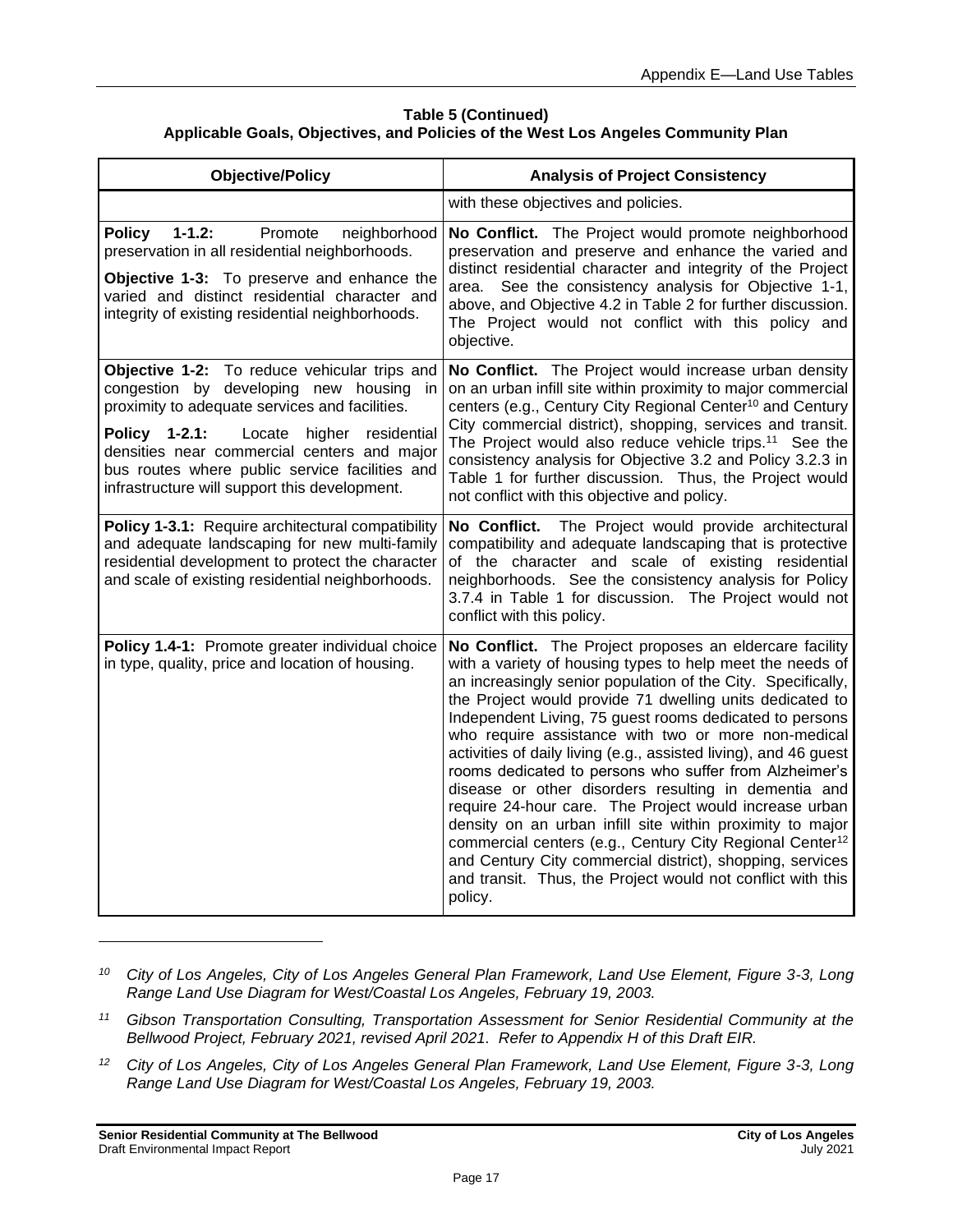**Table 5 (Continued) Applicable Goals, Objectives, and Policies of the West Los Angeles Community Plan**

| <b>Objective/Policy</b>                                                                                                                                                                                                                                                              | <b>Analysis of Project Consistency</b>                                                                                                                                                                                                                                                                                                                                                                                                                                                                                                                                                                                                                                                                                                                                                                                                                                                                                                                                                                                                                                                                                                           |
|--------------------------------------------------------------------------------------------------------------------------------------------------------------------------------------------------------------------------------------------------------------------------------------|--------------------------------------------------------------------------------------------------------------------------------------------------------------------------------------------------------------------------------------------------------------------------------------------------------------------------------------------------------------------------------------------------------------------------------------------------------------------------------------------------------------------------------------------------------------------------------------------------------------------------------------------------------------------------------------------------------------------------------------------------------------------------------------------------------------------------------------------------------------------------------------------------------------------------------------------------------------------------------------------------------------------------------------------------------------------------------------------------------------------------------------------------|
| Policy 1.4-2:<br>Ensure that new housing<br>opportunities<br>minimized<br>displacement<br>οf<br>residents.                                                                                                                                                                           | Partially Consistent. The Project would remove the<br>existing 112 units of multi-family housing on the Project<br>Site and thus displace the associated residents of those<br>units. However, the Project would replace this housing<br>with 192 eldercare housing units and would result in a net<br>increase of 80 residential units. In addition, the Project<br>would comply with the applicable provisions of the RSO<br>and the Ellis Act regarding relocation assistance<br>Furthermore, as noted in the City's Housing Element,<br>there is a growing need in the City for senior housing.<br>Specifically, approximately 10 percent of the City's<br>population is aged 65 years and older, <sup>13</sup> and this age<br>distribution is expected to almost triple by 2035 in the<br>greater Los Angeles area. <sup>14</sup> Additionally, it is anticipated<br>that senior residents will vacate their current residential<br>housing to move to the Project Site upon completion of<br>the Project, thereby providing for the availability of other<br>housing elsewhere. Thus, the Project would not conflict<br>with this policy. |
| Policy 1.4-3: Encourage multiple residential<br>development in specified commercial zones.                                                                                                                                                                                           | No Conflict. The Project would include the development<br>of 192 units of eldercare housing on the Project Site,<br>including on the portion of the Project Site zoned C2.<br>Hence, the Project would include a multiple residential<br>senior residential development in a commercial zone (a<br>permitted use in the C2 zone), and thus would not conflict<br>with this policy.                                                                                                                                                                                                                                                                                                                                                                                                                                                                                                                                                                                                                                                                                                                                                               |
| Policy 2-2.1: Encourage Pedestrian-oriented<br>design in designated areas and in new<br>development.<br>Objective 12-2:<br>To promote pedestrian-<br>oriented<br>mobility<br>for<br>commuter,<br>school,<br>recreational use, economic activity and access<br>to transit facilities. | No Conflict. The Project would promote pedestrian-<br>oriented mobility and access to transit and improve<br>pedestrian-oriented<br>See<br>street<br>the<br>segments.<br>consistency analysis for Policy 3.2.3 in Table 2 for further<br>discussion. Thus, the Project would not conflict with this<br>objective and policy.                                                                                                                                                                                                                                                                                                                                                                                                                                                                                                                                                                                                                                                                                                                                                                                                                     |
| Policy 12-2.3: Protect and improve pedestrian-<br>oriented street segments.                                                                                                                                                                                                          |                                                                                                                                                                                                                                                                                                                                                                                                                                                                                                                                                                                                                                                                                                                                                                                                                                                                                                                                                                                                                                                                                                                                                  |
| Policy 2-3.1:<br>Establish street identity and<br>character through appropriate sign control,<br>landscaping and streetscape improvements;<br>development<br>that<br>new<br>and<br>require<br>be<br>compatible<br>with<br>the<br>scale<br>of<br>adjacent                             | No Conflict. The Project would consist of a three- to<br>six-story building configured around a central courtyard.<br>Extensive landscaped grounds would include landscaped<br>side and rear yard setbacks around the perimeter of the<br>Project Site as well as landscaped common area<br>courtyards and roof deck terraces that serve to create a                                                                                                                                                                                                                                                                                                                                                                                                                                                                                                                                                                                                                                                                                                                                                                                             |

*<sup>13</sup> According to United States Census 2010 data presented in the General Plan Housing Element.*

*<sup>14</sup> Chart 1.2 "Change in Age Distribution: Past and Projected, 2000–2010 & 2010–2035" from Housing Element.*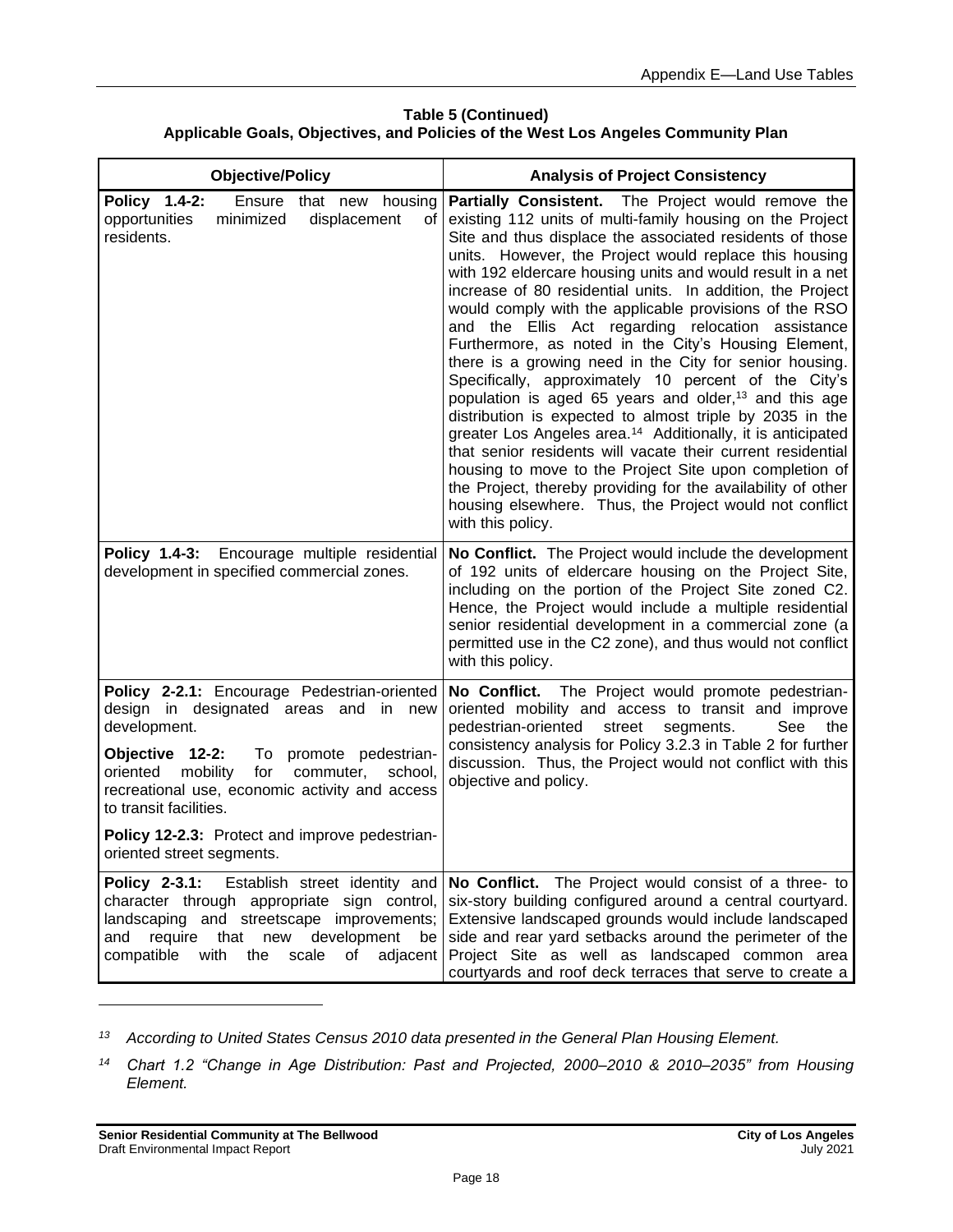| Table 5 (Continued) |                                                                                   |  |
|---------------------|-----------------------------------------------------------------------------------|--|
|                     | Applicable Goals, Objectives, and Policies of the West Los Angeles Community Plan |  |

| <b>Objective/Policy</b>                                                                                                                                                               | <b>Analysis of Project Consistency</b>                                                                                                                                                                                                                                                                                                                                                                                                                                                                                                                                                                                                                                                                                                                                                                                                                                                                                                                                                                               |
|---------------------------------------------------------------------------------------------------------------------------------------------------------------------------------------|----------------------------------------------------------------------------------------------------------------------------------------------------------------------------------------------------------------------------------------------------------------------------------------------------------------------------------------------------------------------------------------------------------------------------------------------------------------------------------------------------------------------------------------------------------------------------------------------------------------------------------------------------------------------------------------------------------------------------------------------------------------------------------------------------------------------------------------------------------------------------------------------------------------------------------------------------------------------------------------------------------------------|
| neighborhoods.                                                                                                                                                                        | buffer between the eldercare facility and the surrounding<br>residential uses to the west, south and east of the Project<br>Site. The northerly portion of the Project Site would be<br>improved with the realigned portion of Bellwood Avenue<br>that offers public vehicle and pedestrian access through<br>the<br>Project<br>Site,<br>including<br>pedestrian<br>sidewalks<br>connecting the Project to the commercial uses along<br>Olympic Boulevard to the north.                                                                                                                                                                                                                                                                                                                                                                                                                                                                                                                                              |
|                                                                                                                                                                                       | In terms of size and height, careful attention has been<br>paid to the Project design to ensure the scale and<br>massing of the building would be compatible with the<br>surrounding uses. The building is designed such that the<br>six-story portion would be located centrally in the building,<br>nearest the commercial uses and four-story hotels to the<br>north. The building would step down in height as it nears<br>the southerly and westerly property lines nearest the<br>residential uses. Roof deck terraces would be provided<br>at the fourth-floor level facing the southerly property line<br>so that fourth floor level units are setback from adjacent<br>residential uses to the south. The fifth-floor level would<br>be further stepped down on the westerly wing of the<br>building where a roof terrace would face the westerly<br>The easterly wing would include a<br>property line.<br>landscaped rooftop terrace at the sixth-floor level nearest<br>the residential use to the east. |
|                                                                                                                                                                                       | Based on the above, the Project would not conflict with<br>this policy.                                                                                                                                                                                                                                                                                                                                                                                                                                                                                                                                                                                                                                                                                                                                                                                                                                                                                                                                              |
| Policy 8-1.1:<br>Consult<br>with<br>Police<br>the<br>Department in the review of development<br>projects and land use changes to determine law<br>enforcement needs and requirements. | No Conflict. As discussed in Section IV.H-2, Public<br>Services-Police Protection, of this Draft EIR, the Project<br>Applicant would consult with the Los Angeles Police<br>Department (LAPD) Crime Prevention Unit regarding<br>crime prevention features appropriate for the design of<br>the Project. The LAPD was also consulted as part of the<br>preparation of this Draft EIR, and responses regarding<br>the Project provided by the LAPD in their letter were<br>incorporated. <sup>15</sup> Additionally, this Draft EIR will be made<br>available to the LAPD for its review and comment.<br>Finally, the Project would incorporate security measures<br>(see consistency analysis for Objective 5.9 and Policy<br>6.3.3 in Table 1 above). Thus, the Project would not<br>conflict with this policy.                                                                                                                                                                                                     |

*<sup>15</sup> Correspondence with LAPD's Community Outreach and Development Division, dated July 29, 2019. Included as Appendix G of this Draft EIR.*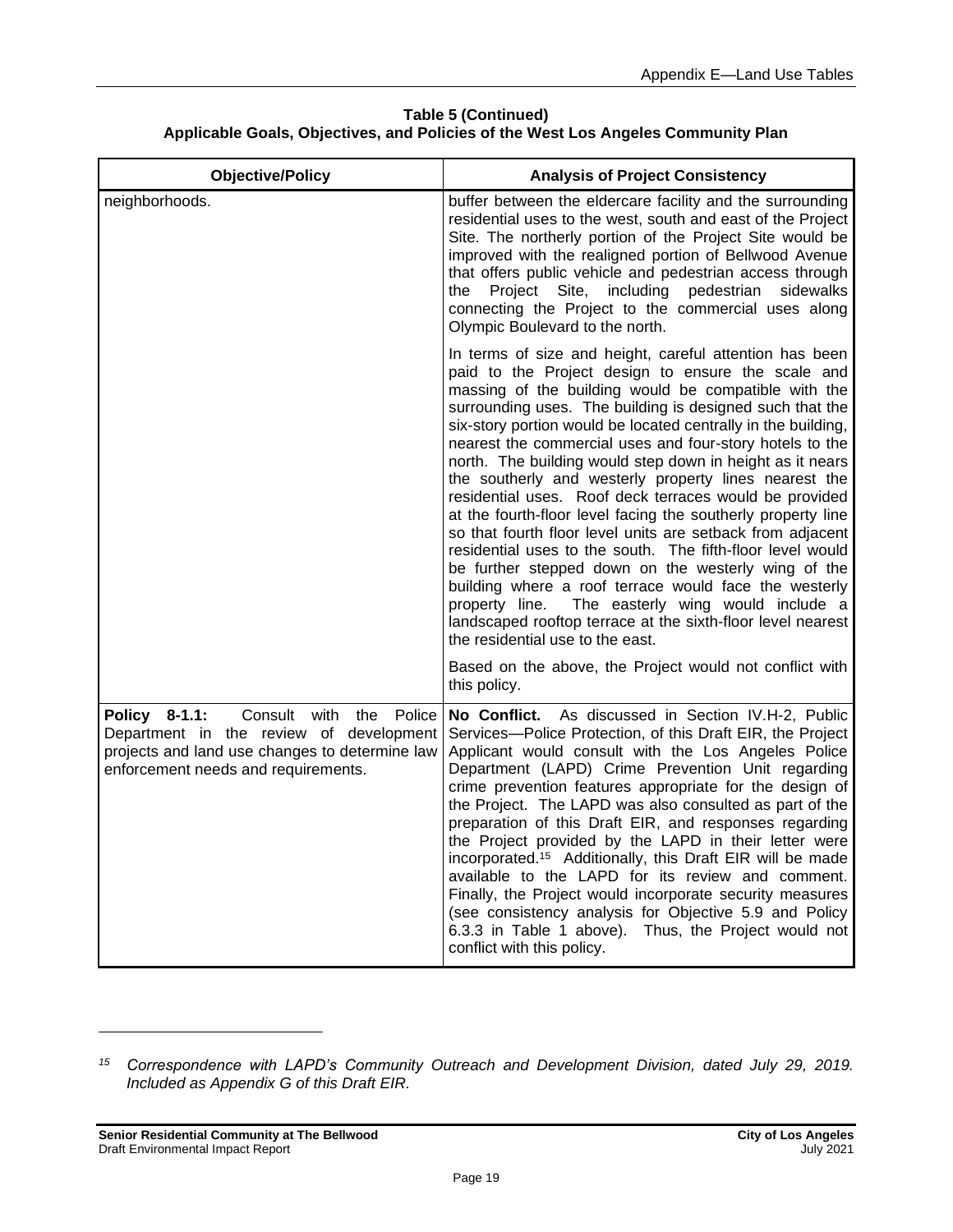#### **Table 5 (Continued) Applicable Goals, Objectives, and Policies of the West Los Angeles Community Plan**

| <b>Objective/Policy</b>                                                                                                                                                                                                                                                                                                                                                               | <b>Analysis of Project Consistency</b>                                                                                                                                                                                                                                                                                                                                                                                                                                                                                                                                                                                                                                                                                                                                                                                            |
|---------------------------------------------------------------------------------------------------------------------------------------------------------------------------------------------------------------------------------------------------------------------------------------------------------------------------------------------------------------------------------------|-----------------------------------------------------------------------------------------------------------------------------------------------------------------------------------------------------------------------------------------------------------------------------------------------------------------------------------------------------------------------------------------------------------------------------------------------------------------------------------------------------------------------------------------------------------------------------------------------------------------------------------------------------------------------------------------------------------------------------------------------------------------------------------------------------------------------------------|
| Policy 8-2.2: Ensure adequate lighting around<br>residential, commercial and industrial buildings<br>to improve security.                                                                                                                                                                                                                                                             | No Conflict. The Project would provide sufficient lighting<br>of building entries, walkways, parking areas, elevators,<br>and lobbies to: (1) facilitate pedestrian orientation and<br>clearly identify a secure route between parking areas and<br>points of entry into the building; and (2) maximize visibility<br>and reduce areas of concealment.                                                                                                                                                                                                                                                                                                                                                                                                                                                                            |
|                                                                                                                                                                                                                                                                                                                                                                                       | Furthermore, the LAPD's Crime Prevention Unit would<br>review the Project for required crime prevention features,<br>including lighting. These measures would reduce the<br>need for police protection services and associated<br>Thus, the Project would not conflict with this<br>facilities.<br>policy.                                                                                                                                                                                                                                                                                                                                                                                                                                                                                                                        |
| Policy 8-2.3: Ensure that landscaping around<br>buildings does not impede visibility.                                                                                                                                                                                                                                                                                                 | No Conflict. The Project's perimeter landscaping would<br>not impede visibility or provide hidden places. See the<br>consistency analysis for Policy 8-1.1 above for further<br>discussion. Hence, the Project would not conflict with this<br>policy.                                                                                                                                                                                                                                                                                                                                                                                                                                                                                                                                                                            |
| Objective 9-1: Ensure that fire facilities and<br>protective services are sufficient for the existing<br>and future population and land use.<br>Policy 9-1.1:<br>with the Fire<br>Coordinate<br>Department<br>review<br>of<br>significant<br>the<br>General<br>development<br>projects<br>and<br>Plan<br>amendments affecting land use to determine the<br>impact on service demands. | No Conflict. As discussed in Section IV.H-1, Public<br>Services-Fire Protection, of this Draft EIR, Project<br>impacts on fire protection and emergency medical<br>services provided by the Los Angeles Fire Department<br>(LAFD) would be less than significant. Furthermore, the<br>LAFD would be consulted during final building design to<br>ensure Fire Code compliance prior to the issuance of a<br>building permit. Standard LAFD regulations, including<br>access, fire flow, and fire prevention measures would be<br>applied to the Project. The LAFD was also consulted as<br>part of the preparation of this Draft EIR. <sup>16</sup> Additionally,<br>this Draft EIR will be made available to the LAFD for its<br>review and comment. Therefore, the Project would not<br>conflict with this objective and policy. |
| Policy 12-1.4:<br>Encourage the provision of<br>changing rooms, showers and bicycle storage at<br>new and existing non-residential developments<br>and public places.                                                                                                                                                                                                                 | No Conflict. The Project is a residential development,<br>and would provide 72 bicycle parking spaces which would<br>meet LAMC requirements. Hence, the Project would not<br>conflict with this policy.                                                                                                                                                                                                                                                                                                                                                                                                                                                                                                                                                                                                                           |
| Objective 16-1: To the extent feasible and<br>consistent with the Mobility Plan 2035's and the<br>Community Plans' policies promoting multi-<br>modal transportation and safety comply with<br>Citywide performance standards for acceptable<br>Levels of Service (LOS) and ensure that<br>necessary road access and street improvements                                              | No Conflict.<br>The Project would be subject to the<br>operational considerations in the Non-CEQA portion of<br>the current LADOT TAG, which is enforced as a<br>regulatory requirement through LADOT review in the<br>building permit process. The Project would be consistent<br>with the Mobility Plan 2035's and the Community Plan's<br>policies promoting multi-modal transportation and safety                                                                                                                                                                                                                                                                                                                                                                                                                             |

*<sup>16</sup> Correspondence with LAFD Bureau of Fire Prevention and Public Safety, dated July 12, 2019. Included as Appendix G of this Draft EIR.*